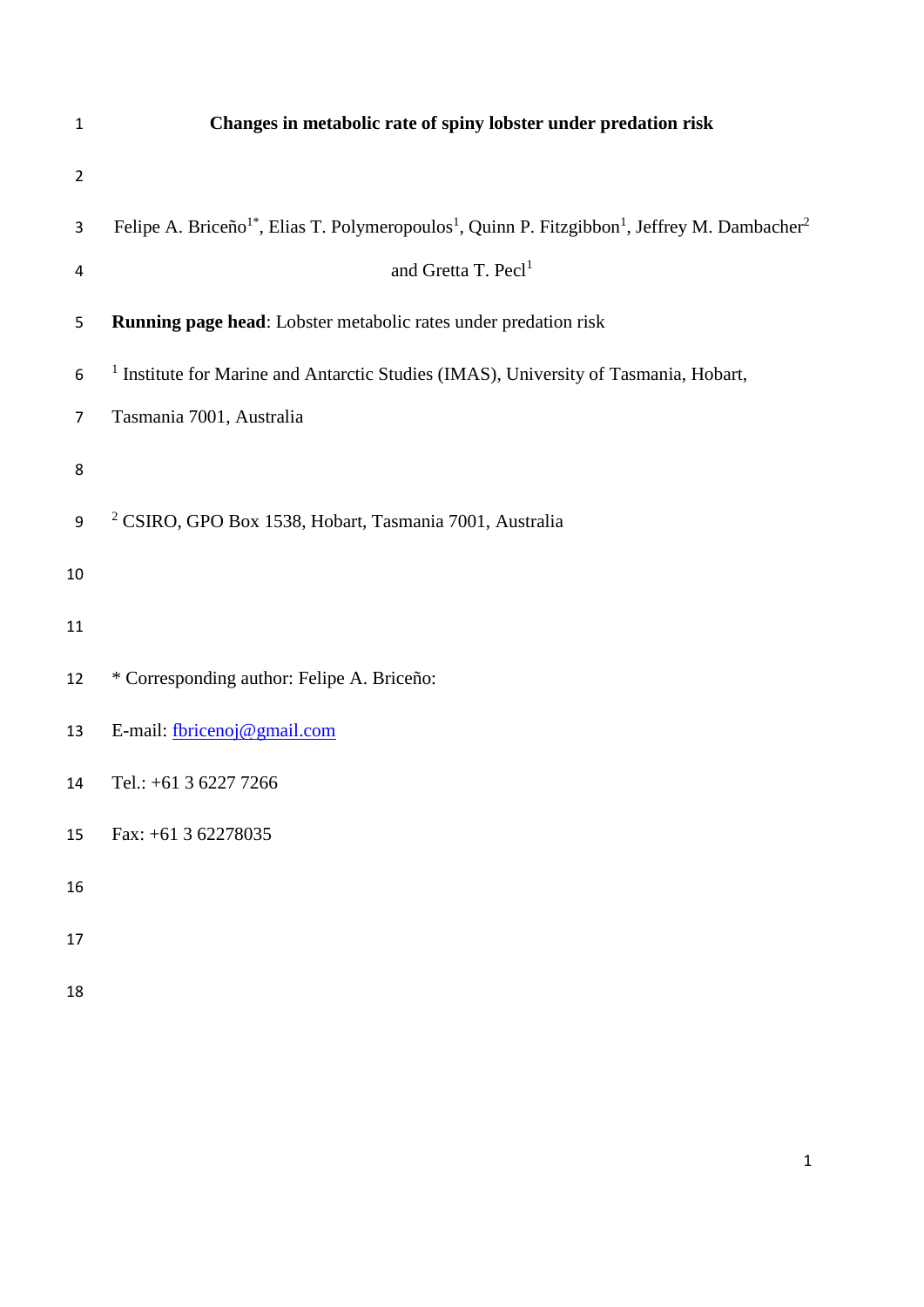1. Abstract

 Animals exposed to high levels of predation risk may exhibit a variety of changes to life history, behaviour, physiology and morphology that can affect survival. Under predation threat, prey individuals may increase their aerobic metabolism to allocate energy toward escaping behaviours (e.g. 'fight-or-flight'), although the associated energetic cost of such behaviour remains largely unknown. Lobsters display different anti-predatory responses such as sheltering and/or escaping, but the underlying energetic cost of such responses has not been examined. Here, we tested the aerobic, metabolic response of lobsters (*Jasus edwardsii*) in the presence of predator (octopus, *Octopus maorum*) olfactory cues (kairomones) using open-flow respirometry. We examined the routine metabolic rate of lobsters in response to predator kairomones during the active phase of their diurnal cycle (at night) to examine the physiological anti-predator response when lobsters are most vulnerable. Our findings revealed that lobsters strongly reduced their routine metabolism for three hours by 31.4 % when exposed to kairomones in comparison to controls. Our findings suggest that under laboratory conditions, lobsters exposed to predation risk during the night reduce their activity to avoid predators; i.e., the anti-predator mechanism is 'to be immobile or inactive' rather than a 'fight-or-flight' response. Lobster immobility may be an energetically advantageous predation response in the short term, however prolonged or regular predator exposure could have significant consequences on foraging time and foraging area in turn, with an overall impact on lobster performance particularly in environments with high predator presence such as fishing grounds.

Key words

Predation risk; Fight-or-flight, aerobic metabolism, kairomones, *Jasus edwardsii*, octopus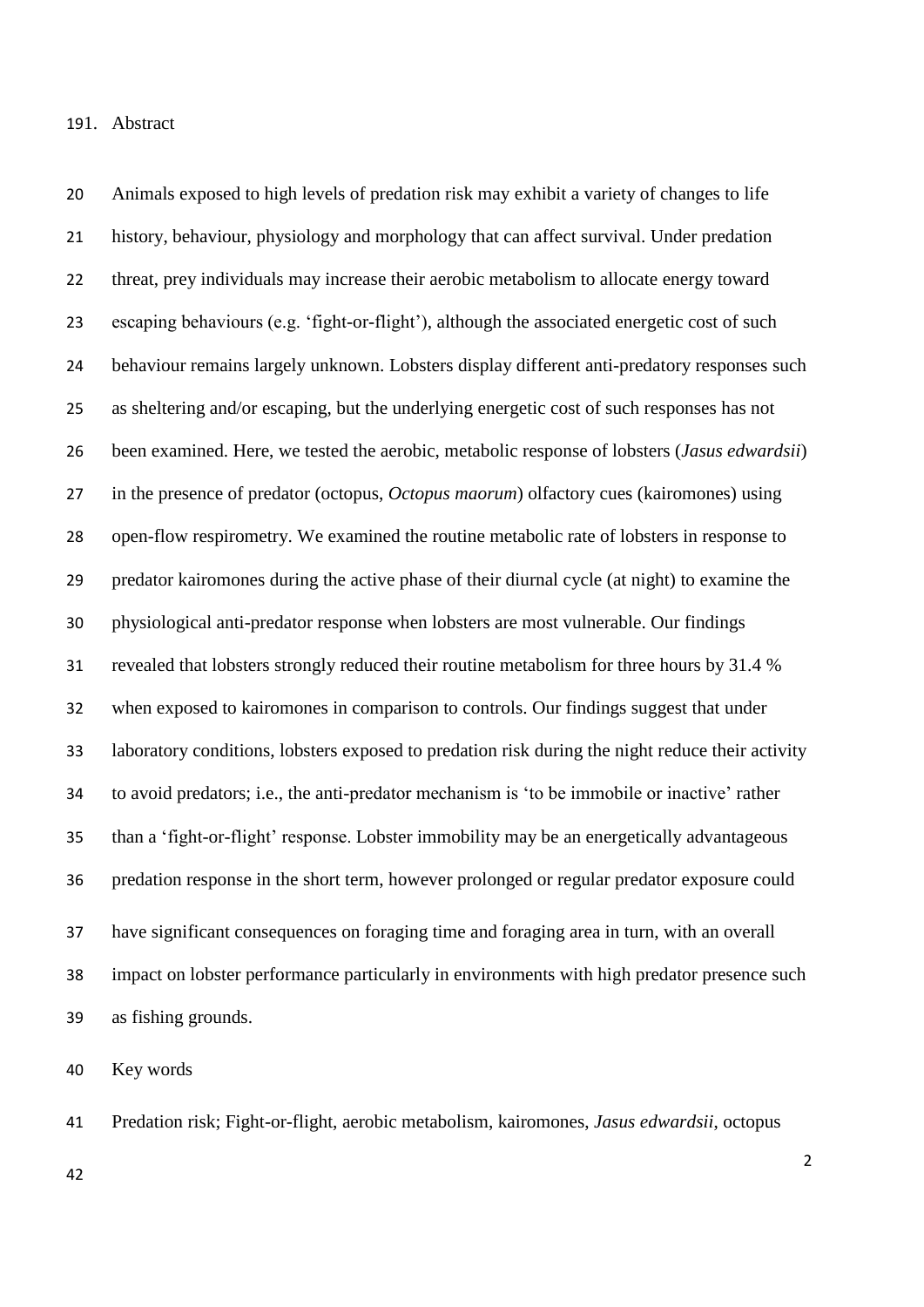#### 2. Introduction

 Predation can play a key role in the ecological and evolutionary dynamics of populations, as well as in the structure and dynamics of food webs, communities and ecosystems (Murdoch et al. 2003). Early Population ecology theory has generally conceived of predation as a functional response (e.g. predator searching for and consuming prey) based on the dynamics of the relative density of the prey population, assuming prey as individuals to be unresponsive entities (e.g. Murdoch & Oaten 1975). Over the last decades, however, a large body of evidence suggests that prey is anything but unresponsive (Sih 1985; Lima & Dill 1990; Preisser et al. 2005). Predation risk, or the non-consumptive effects (NCEs), that a predator might exert on its prey can strongly alter key prey traits such as behaviour, morphology, life history and physiology, exerting selective pressures with evolutionary implications (Lima & Dill 1990; Werner & Peacor 2003; Hawlena & Schmitz 2010; Sheriff & Thaler 2014). These NCEs can have severe, even fatal impacts on prey (Preisser et al. 2005), affecting prey demography (e.g. Zanette et al. 2014), community structure and ecosystem processes (Hawlena & Schmitz 2010;Trussell & Schmitz 2012). Predation risk can alter organismal physiological nutrient balances by inducing energetically costly stress responses involving hormonal, cellular and metabolic processes (Hawlena & Schmitz 2010). The general paradigm for predation stress responses (reviewed by Hawlena & Schmitz 2010b) involves increased levels of glucocorticosteroids (hormonal) and heat shock proteins (cellular) resulting in increased cardiorespiratory activity and aerobic metabolic rate (Slos & Stoks 2008). The increase in aerobic metabolism is associated with the 'fight-or- flight' response (e.g. Slos & Stoks 2008) as a consequence of a redirection of energy to locomotory structures to allow an enhanced ability to escape predators (Hawlena & Schmitz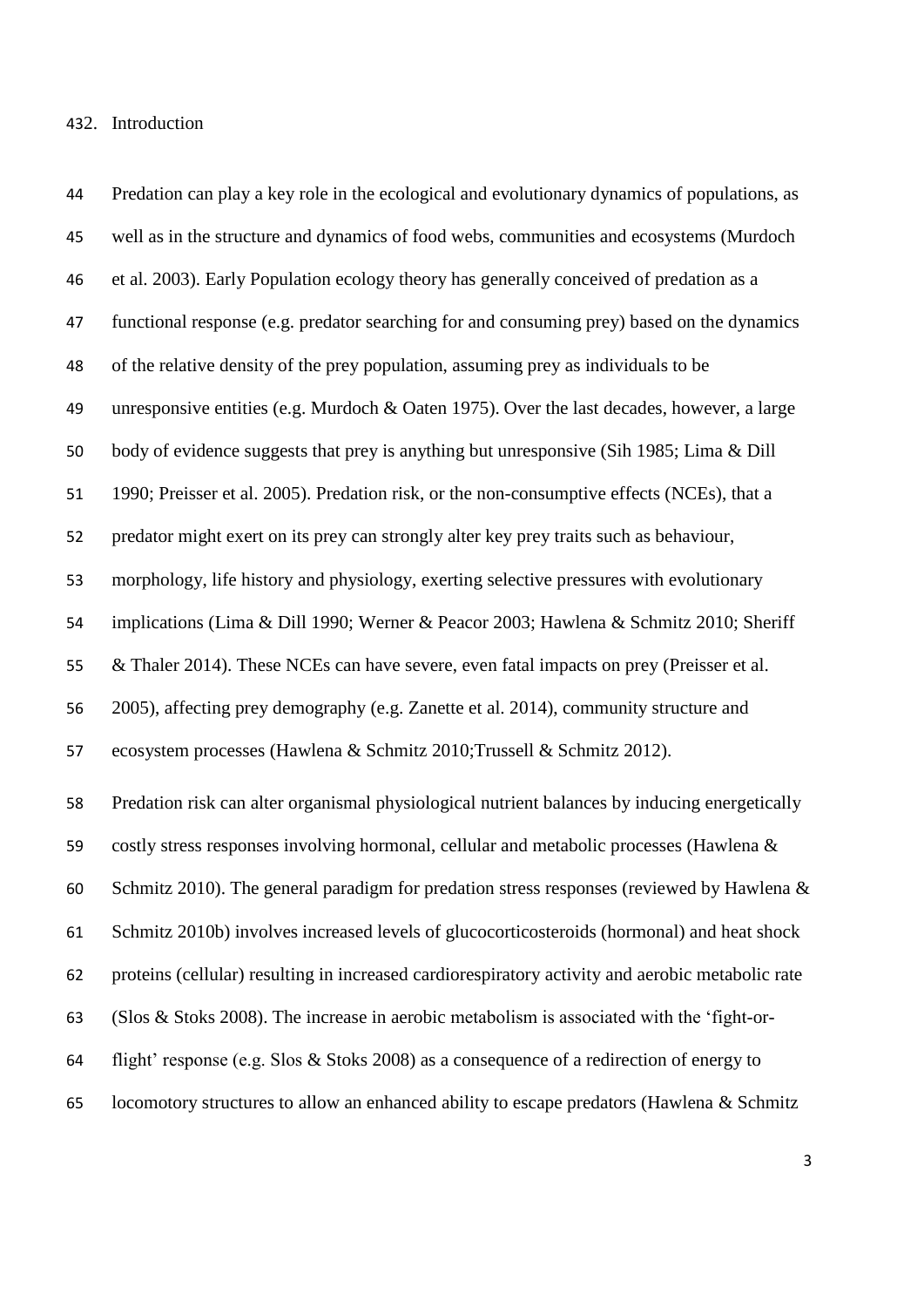2010b). These stress responses can have substantial consequences for prey at different time scales, from short term impacts on acute survival, to long-term responses such as inhibition of development and reproduction, slower growth rate and reduced body condition, and reduced assimilation efficiency (conversion of food into body tissue) (Hawlena & Schmitz 2010b). While our current knowledge of prey stress responses under predation risk mostly comes from terrestrial and freshwater predator–prey systems, very little is known about the physiological response of prey under predation risk in the marine realm (Trussell et al. 2006; Matassa & Trussell, 2014).

 In activating physiological mechanisms associated with anti-predator responses, prey must first evaluate the level of risk and the benefit of defence (Kats & Dill 1998; Cooke et al. 2003). 'Sensing' for predator risk reduces uncertainty in prey decision making (Sih 1992) and many animals assess chemical cues from the environment (Kats & Dill 1998) to detect and evade predators (Ferrari et al. 2010). Aquatic crustaceans may rely strongly on water-borne chemicals for assessing predation risk, as is the case for spiny lobsters which can avoid potential predators by detecting chemical cues from key predators such as octopus (e.g. Berger & Butler 2001; Gristina et al. 2011; Buscaino et al. 2011), or alarm cues from injured or killed conspecifics (Shabani et al. 2008; Briones-Fourzán 2009; Hazlett 2011). The risk allocation hypothesis suggests that prey adaptively allocate their foraging efforts and therefore their exposure to predation across high-risk and low-risk situations (Lima & 85 Bednekoff 1999). Additionally, the spatial component in such decision making by prey (e.g. food or shelter) can also involve the selection of areas for foraging (e.g. broad-scale habitat vs patchy habitat) (Sih 1992). For example, feeding rates are higher in open habitats compared with patchy areas where refuges are more abundant, although they represent highly dangerous areas with increased predation risk (Sih 1992). In lobsters, sheltering behaviour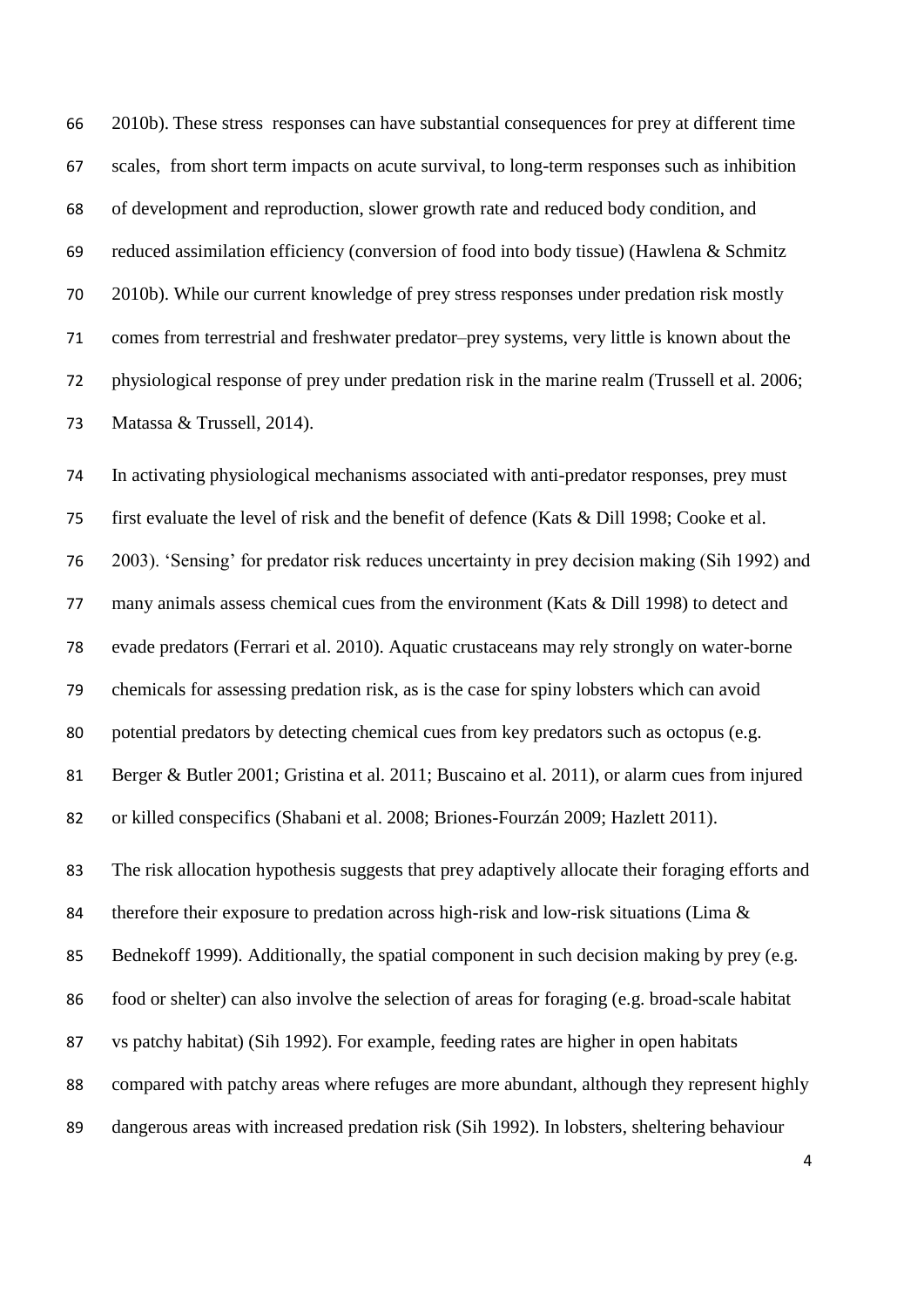appears to be an evolutionary trait with predation risk as one of the most important factors altering shelter occupancy (e.g. Weiss et al. 2008).

 Predators can directly interact with fisheries, generating mortality by consuming organisms from the fishing gear during capture, known as 'depredation' (Uhlmann & Broadhurst 2013). Trap- or pot-based fishing activities for lobsters enhance their predation risk because these activities can reduce the lobster's capacity to escape predators and the act of fishing can also attract key predators such as octopus. The southern rock lobster *Jasus edwardsii* is highly exposed to predation risk by the Maori octopus *Octopus maorum* on fishing grounds in southern Australia (Brock & Ward 2004; Hunter et al. 2005; Harrington et al. 2006; Briceño et al. 2015; Briceño et al. 2016) and New Zealand (Ritchie, 1972). Octopus hunting strategy 100 is more effective when lobsters are in confined spaces (e.g. natural shelters) (Bouwma  $\&$  Herrnkind 2009) and consequently very successful on individuals confined in fishing traps (Brock & Ward 2004). Additionally, octopus also consume the bait within lobster traps or pots in some fisheries (e.g. South Australia, Brock et al. 2003; South Africa, Groeneveld et al. 2006) demonstrating the habituation of octopus to the lobster fishery. It is presently unclear how octopus abundance and predation activity on the fishing grounds can modify key lobster life history traits such as growth, feeding, and reproduction.

 High-predation-risk environments can generate chronic stress responses to predation risk resulting in reduced assimilation efficiency (e.g. Trussel et al. 2006), decreases in production

(growth and reproduction) and altered body nutrient content (Hawlena & Schmitz 2010).

Examining the energetic cost of responses to predation risk (e.g. Cooke et al. 2003) is,

therefore, a fundamental step in evaluating the stress physiology of lobsters under predation

risk. Moreover, quantifying the energetic costs associated with predation will allow a better

understanding of how changes in aerobic metabolism affect prey at an individual level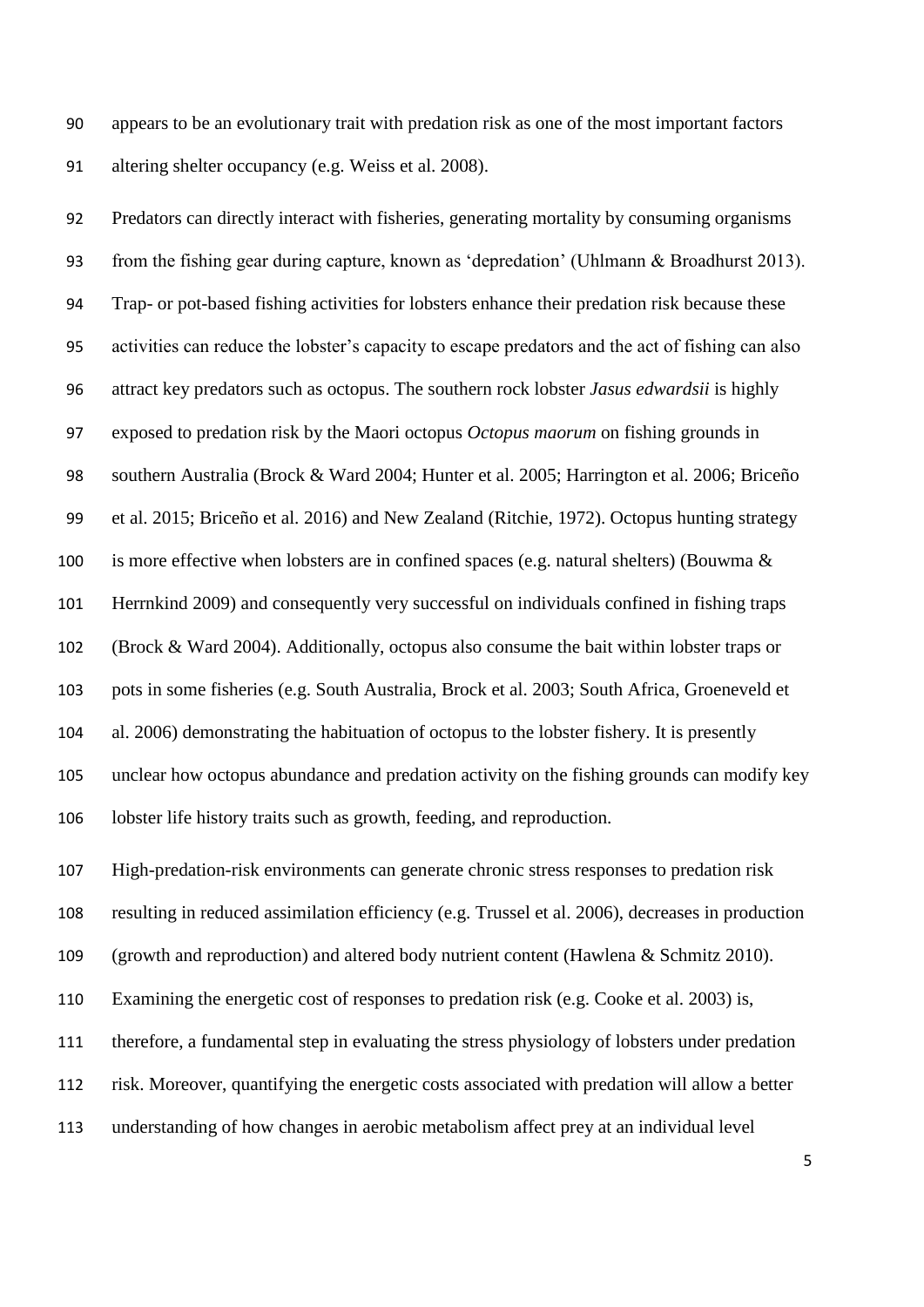function of the associated ecosystem (Hawlena & Schmitz 2010; Zanette et al. 2014). Spiny lobsters are generally nocturnal foragers, remaining inside their shelter during the day and foraging outside the shelter at night, resulting in a basic circadian pattern in most lobster species (MacDarmind et al. 1991; Weiss et al. 2008). However, circadian patterns can be modulated by different intrinsic (e.g. mating behaviour and molting cycle, Childress & Jury 2006) and extrinsic factors (e.g. intense sunlight and moon phase, Childress & Jury 2006) with predation risk being one of the most important selective forces in lobster shelter occupancy (Weiss et al. 2008). In some spiny lobsters, elevated predation risk is able to drive diurnal foraging behavior, shelter choice, and gregariousness (see Loflen et al. 2010; Withy- Allen et al. 2013; Berriman et al. 2015). Previous research has shown a strong circadian rhythm in lobster metabolic rates, which correlates with activity, demonstrating a strong relationship between behaviour (e.g. movement) and energy expenditure (Crear & Forteath 2000). Understanding of the physiological responses of prey individuals under predation risk requires consideration of the circadian rhythm in metabolic rates as anti-predator responses can largely differ between day and night in crustaceans (see Sakamoto et al. 2006). Studies on aquatic physiological ecology have played an important role in linking individual-based energetic traits (e.g metabolic rates) with predator-prey traits (e.g escaping behaviour), demonstrating how lab-based experimental physiology can assist to address ecological questions with implications for fishery and conservation management (Cooke et al. 2013; Cooke et al. 2014; Hollins et al. 2018). In this study, we hypothesize that lobsters under predation risk increase their metabolic rates

(Cooke et al. 2003), and propagate through to the population level and ultimately, the

lobster routine metabolic rate (RMR) changes throughout the circadian cycle. This

according to the general stress paradigm (Hawlena & Schmitz 2010). First, we examined how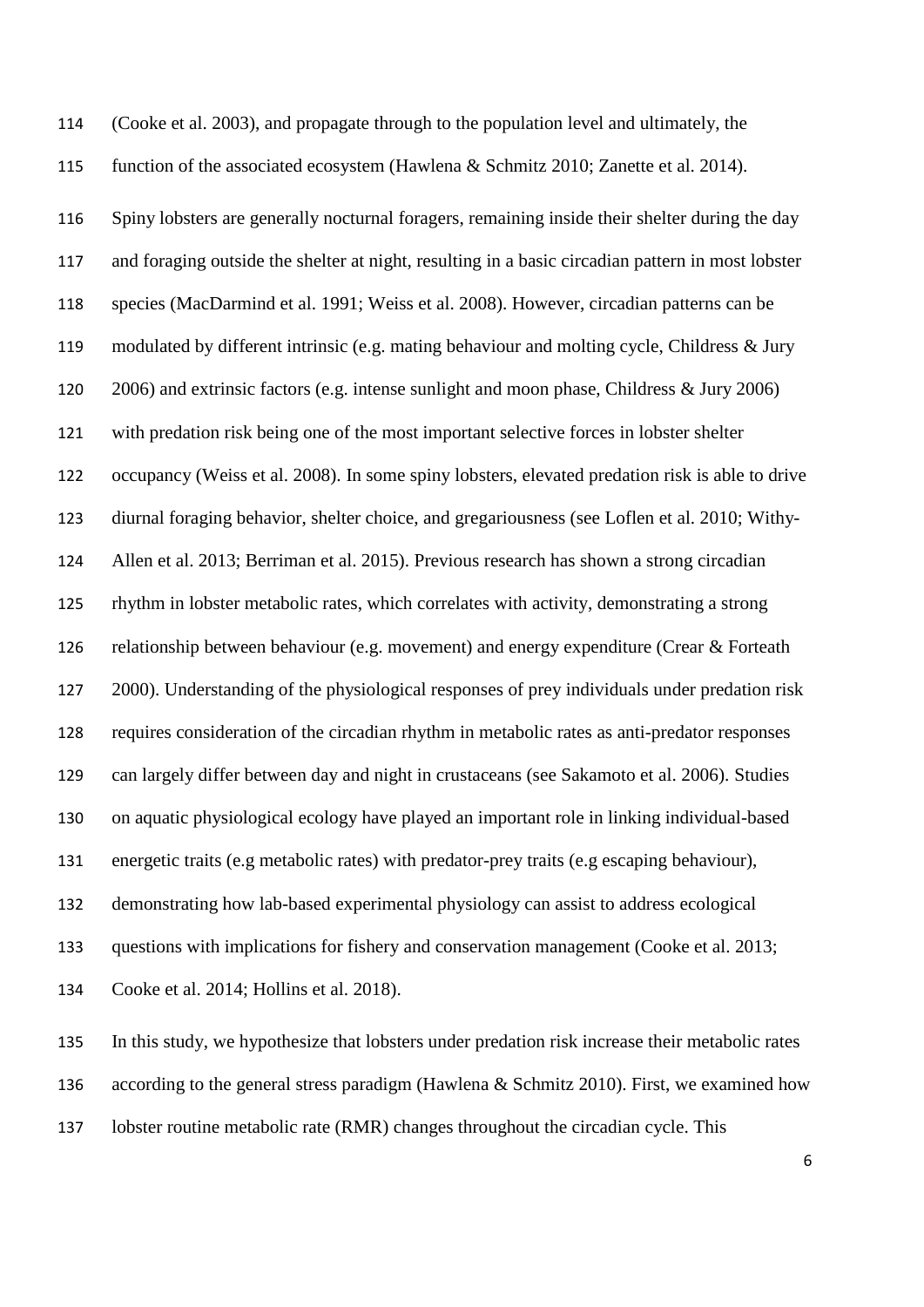experiment was considered as a base line to define a suitable period to add kairomones from octopus, taking into account when lobster aerobic metabolism would be highest. We then recreated scenarios of predation risk during the night (high activity, nocturnal scenario) in which lobster RMR was examined under presence and absence of octopus odour or kairomones. The current study represents the first attempt to define aerobic metabolic changes associated with anti-predator responses at individual levels in lobsters. 

3. Materials and Methods

## 3.1 Animal collection

 A total of 25 inter-moult adult *Jasus edwardsii* were collected in a scientific reserve with an 148 area of approximately 1 km<sup>2</sup> at Crayfish Point near Hobart in Tasmania, Australia (42°57.2'S 149 : 147°21.2'E). Lobster collection was performed by lobster traps in February (2014), and individuals of both genders measuring up to 110 mm of carapace length (minimal legal size for fishing) were used. In addition, Maori octopus (*Octopus maorum*) individuals (3–6 kg; n  $152 = 3$ ) were collected as by-catch from the same trapping survey. Lobsters and octopus were maintained at the aquaculture facilities of the Institute for Marine Antarctic Studies, University of Tasmania, Hobart, Australia. Lobsters were separated by gender into two rectangular tanks (1,900 L, 2.22 m x 2.05 m x 0.93 m), and provided with hollow concrete building blocks (15 per tank) as shelters. Lobsters were fed with live mussels (*Mytilus galloprovincialis*) three times per week to satiation. Octopus were individually placed in 800- L circular tanks with artificial shelters. Tanks were covered with black mesh to avoid escaping behaviour, and octopus were fed with prawns (*Fenneropenaeus merguiensis*) daily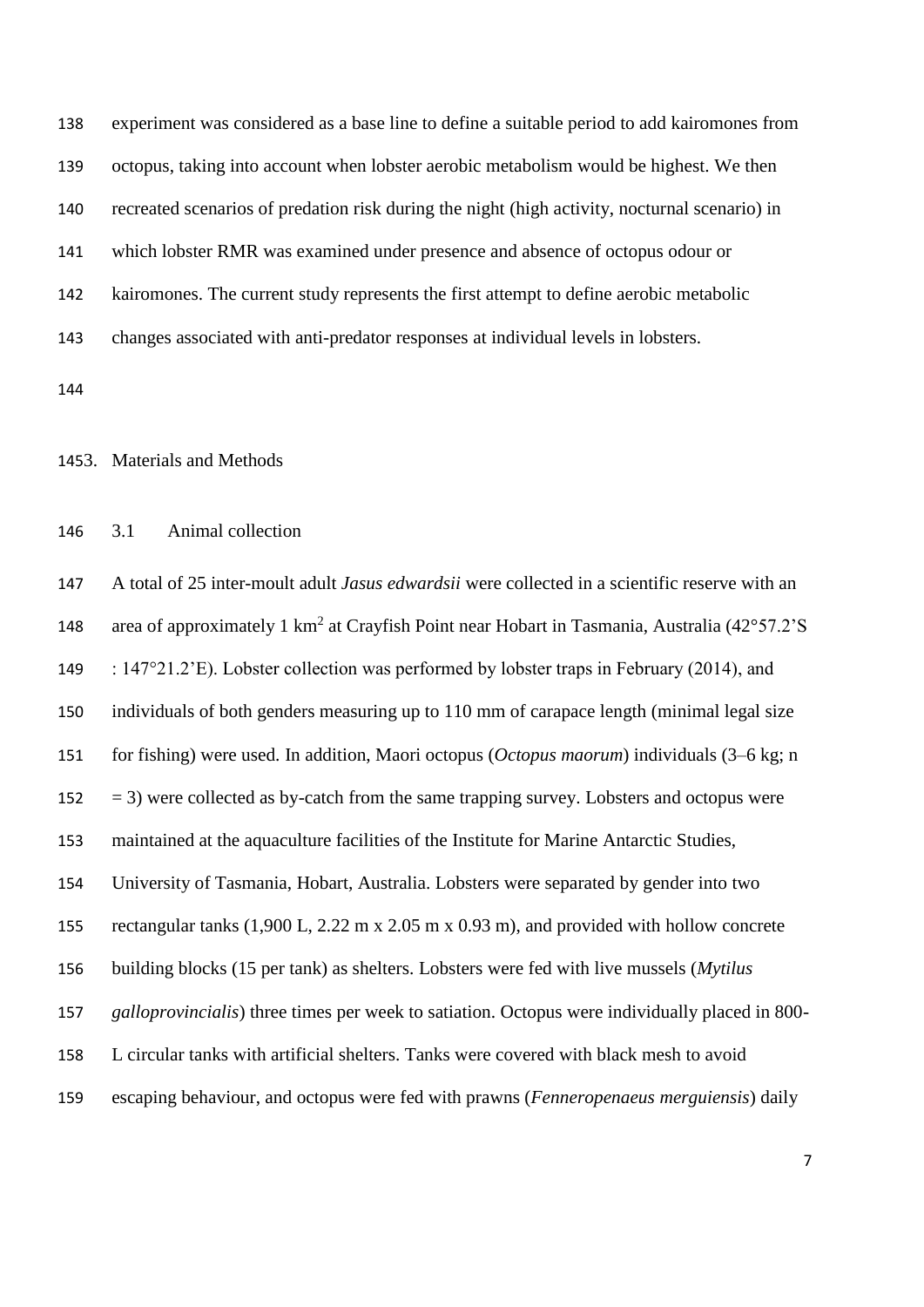160 to satiation. Lobsters and octopus were kept at natural ambient temperature (16.5 + 1 $^{\circ}$ C) and 161 salinity at  $35 + 1$  % with a natural light cycle over two weeks before starting the experiments. Octopus collection, maintenance and handling were conducted under the

University of Tasmania Animal Ethics Committee, permit approval No. A0013584.

# 3.2 Respirometry

 The rate of oxygen consumption was measured using an intermittent open flow respirometry system as described in detail by Jensen et al. (2013a). Two 3.55-L respirometric chambers (radius: 48 mm; length: 480 mm) were immersed in a 455-L tank ('bath') to ensure temperature stability. Each chamber contained an oyster mesh (5-mm mesh size) fitted to the lower section to provide a tractional surface as suggested for crustacean respirometry (Dall 1986). Dissolved oxygen was recorded every 10 s using a luminescent dissolved oxygen optode (Hach LDP, HQ40d, Hach company, USA). Two submersible aquarium pumps (Quietone 1200) were connected to each chamber. One pump was used to mix the water inside the chamber and to deliver water past the oxygen optode at a rate of 1.0 exchange min-  $\frac{1}{3.55}$  L min<sup>-1</sup>) (closing cycle). The other pump was intermittently exchanging water between the inside of the chamber and the outside of the chamber at a rate of 1.0 exchange 177 min<sup>-1</sup> (flushing cycle). A flushing cycle was performed every 10 minutes using a digital timer (DRT-1, Sentinel, China). This resulted in measurements of oxygen consumption every 10 179 minutes (i.e. 6 measurements  $h^{-1}$ ) that were averaged to provide hourly means for analysis. Respirometry chambers were carefully rinsed with fresh water after each trial, and sterilized 181 with chlorine after every second trial. During  $M\dot{O}_2$  measurement, oxygen levels never fell below 90% saturation to avoid inducing a hypoxic stress response by the lobsters (Jensen et al. 2013a). Background oxygen consumption was measured in empty chambers after each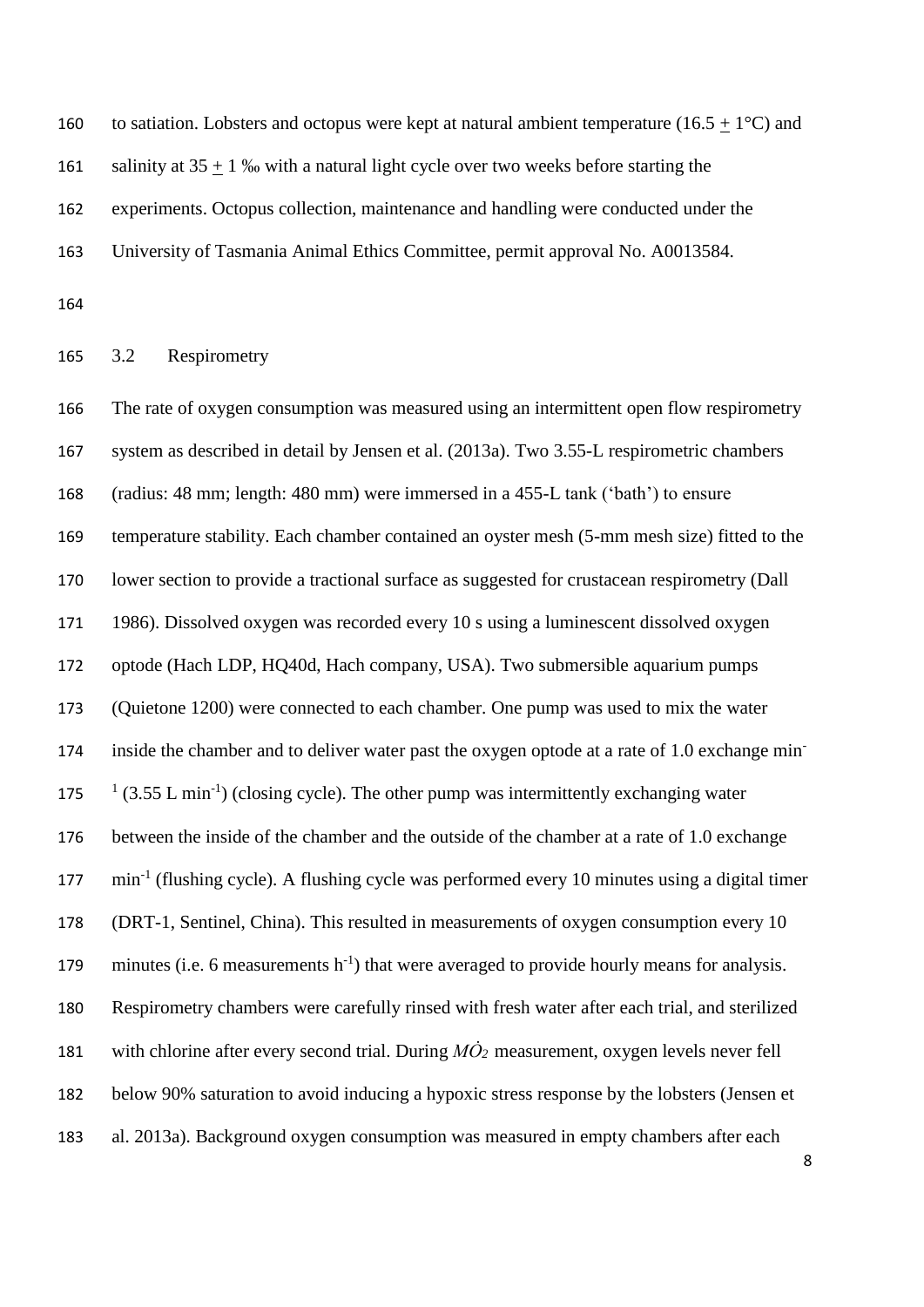trial for two to four hours as described in Jensen et al. (2013a). Lobsters were fasted for 72 hours before any measurement to generate a similar post-prandial state among individuals (Jensen et al. 2013a). All respirometry trials were undertaken with two lobsters that were individually and randomly placed into one of the two respirometric chambers, with an acclimation period of 6 hours approximately. Data from this period was not included for the analyses.

3.3 Circadian patterns in lobster routine metabolism

Changes in in routine metabolic rates (RMR) throughout the circadian pattern of lobster

193 activity were measured in inter-moult adults of both sexes ( $n = 16$ ; 514–732 g) under a

natural light cycle from 12:12 to 10:14 hours of light: dark cycle during March–April (2015).

We define the diurnal phase as the time between 06:00 and 18:00 (twilight), and the nocturnal

phase as between 18:00 to 06:00 (dawn). The circadian pattern of lobster RMR was examined

for 24 hours with trials starting approximately at 12 pm, with each trial examining two

lobsters only used once.

RMR was differentiated between night and day as 'RMRn' and 'RMRd' respectively.

Additionally, the standard metabolic rate (SMR) was calculated as the mean of the lowest

10% of measured values following Fitzgibbon et al. (2014a).

3.4 Lobster routine metabolism under nocturnal predation risk scenarios

The effect of predation risk on lobster routine metabolism during the night was examined

using predator odour as a kairomone (inter-species chemical cues). This experiment was

206 undertaken using exclusively males ( $n = 10$ ; 461–769 g) between June and July 2014. The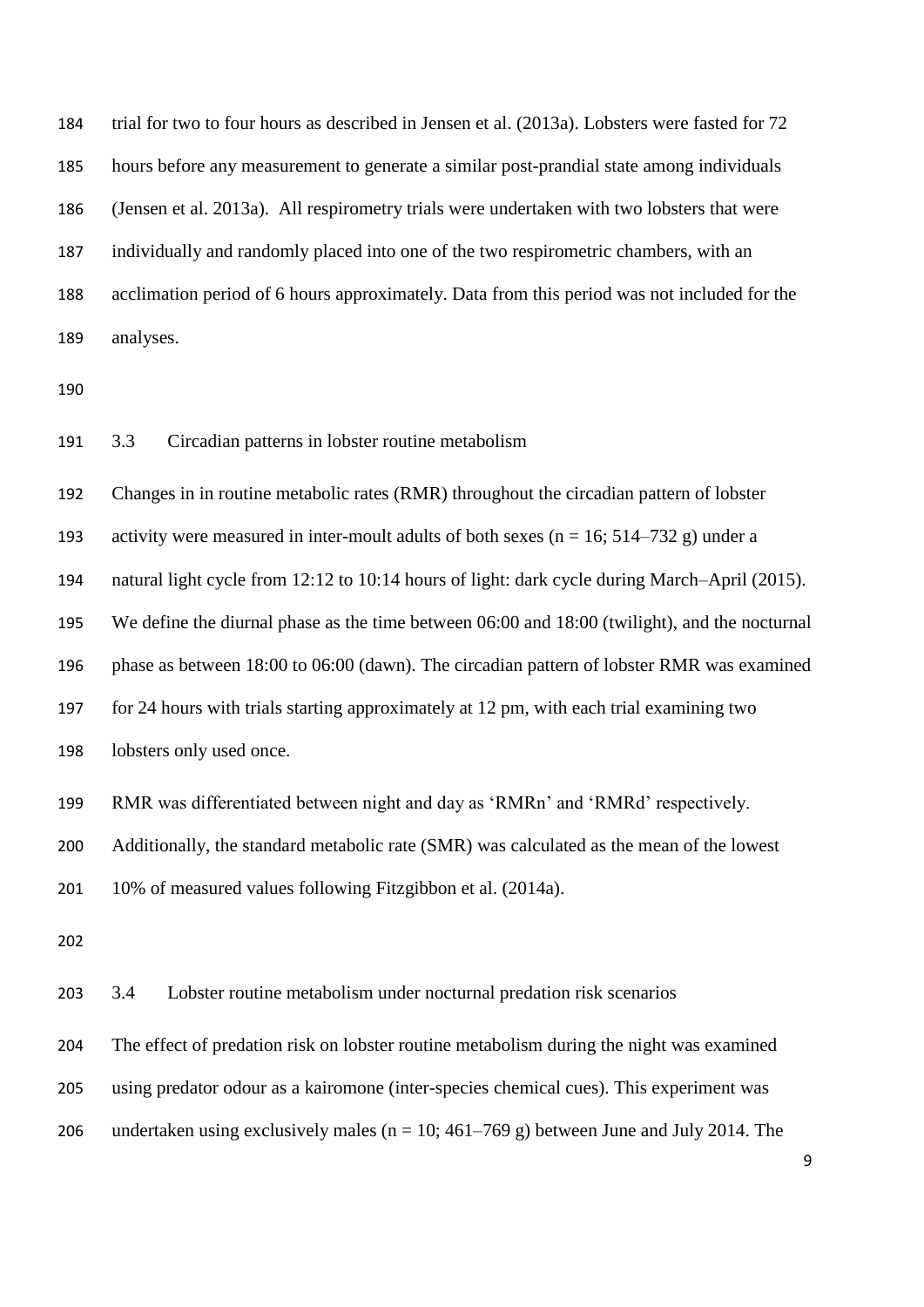exclusion of females was due to disparity of the moulting cycle between the sexes (Ziegler et al. 2004), which is accompanied by profound physiological changes (Fitzgibbon et al. 2014b).

210 Water temperature was maintained the same as the circadian pattern experiment,  $(16 + 1^{\circ}C)$  using a titanium heater (2000 W, 8.3 A). Three male octopus (4–6 kg each) were randomly used for the trials; the same individual was not used in consecutive trials. In addition, a red light was used to observe lobsters over the nocturnal periods- these light conditions did not alter the circadian rhythm in other lobster species (e.g. *Panulirus argus*, Weiss et al. 2006), such as has been for *in situ* behavioural observations of *J. edwardsii* (Mills et al. 2005).

## 3.5 Experimental system

 We used an experimental set up that consisted of three main units (Fig. 1): the conditioning 219 tank (unit A), the treatment tank (unit B) and the respirometric chambers (unit C). Units B 220 and C were described in the respirometry subsection (3.2). Unit A was a circular tank (180 L) used to prepare octopus kairomones. This tank was supplied with mechanically filtered water from an open-flow water system (50 µ cartridge). Unit A was placed approximately 60 cm above unit B, and both units were connected with a PVC tube (50 mm diameter). The water 224 outlet from B was directly discarded allowing an open-water circulation from A to B. In addition, water from the bath was incorporated into the respirometric chambers during the flushing cycles previously described in the respirometry section (3.2).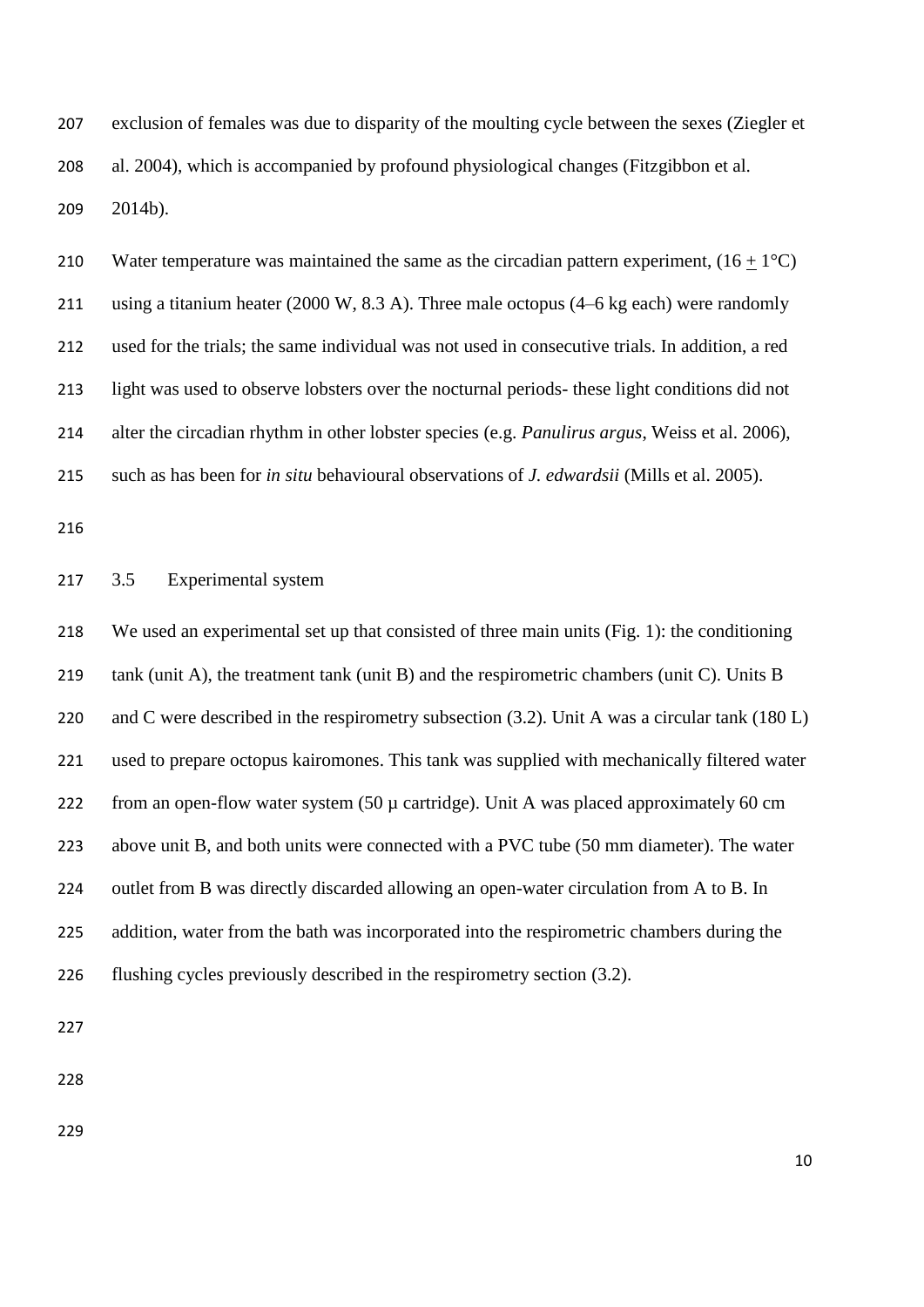3.5.1 Protocol and experimental design

 To depict the predation risk scenarios under night conditions we developed the following protocol (Fig. 1):

 Step 1- Lobster acclimation: Two lobsters were individually placed into each respirometry chamber at approximately 12:00 until 18:00 (6 hours).

 Step 2 – Kairomone concentration: The concentration of kairomone was created by holding an octopus in the conditioning tank for one hour without water exchange. A 1 h concentration period was used to standardize the accumulation of octopus kairomones without resulting in a deterioration of such cues as recently demonstrated (e.g. less than one hour, Chivers et al. 239 2013). Additionally, the concentration period was suitable to minimize octopus excretion that also may have altered our results, as predator faeces can also act as kairomones (Ferrari et al. 2010). To ensure the lack of predator faeces, octopus were deprived of food for two days prior to experimentation. Furthermore, water condition (i.e. temperature and dissolved oxygen) was monitored in the conditioning tank, where the dissolved oxygen was kept at saturation level (>90%) using an air stone. After one hour, the octopus was gently removed from unit A and placed back in the maintenance tank.

Step 3 – Kairomone exposure: The water from unit A containing the kairomones was directly

flushed into the bath during the last 2-3 minutes of the flushing cycle of the respirometer,

recreating an acute kairomone exposure. After flushing, the conditioning tank was

immediately, thoroughly rinsed with fresh water. The open-flow water system was then

reconnected allowing the new sea water to flow from unit A to unit B but with no octopus in

it.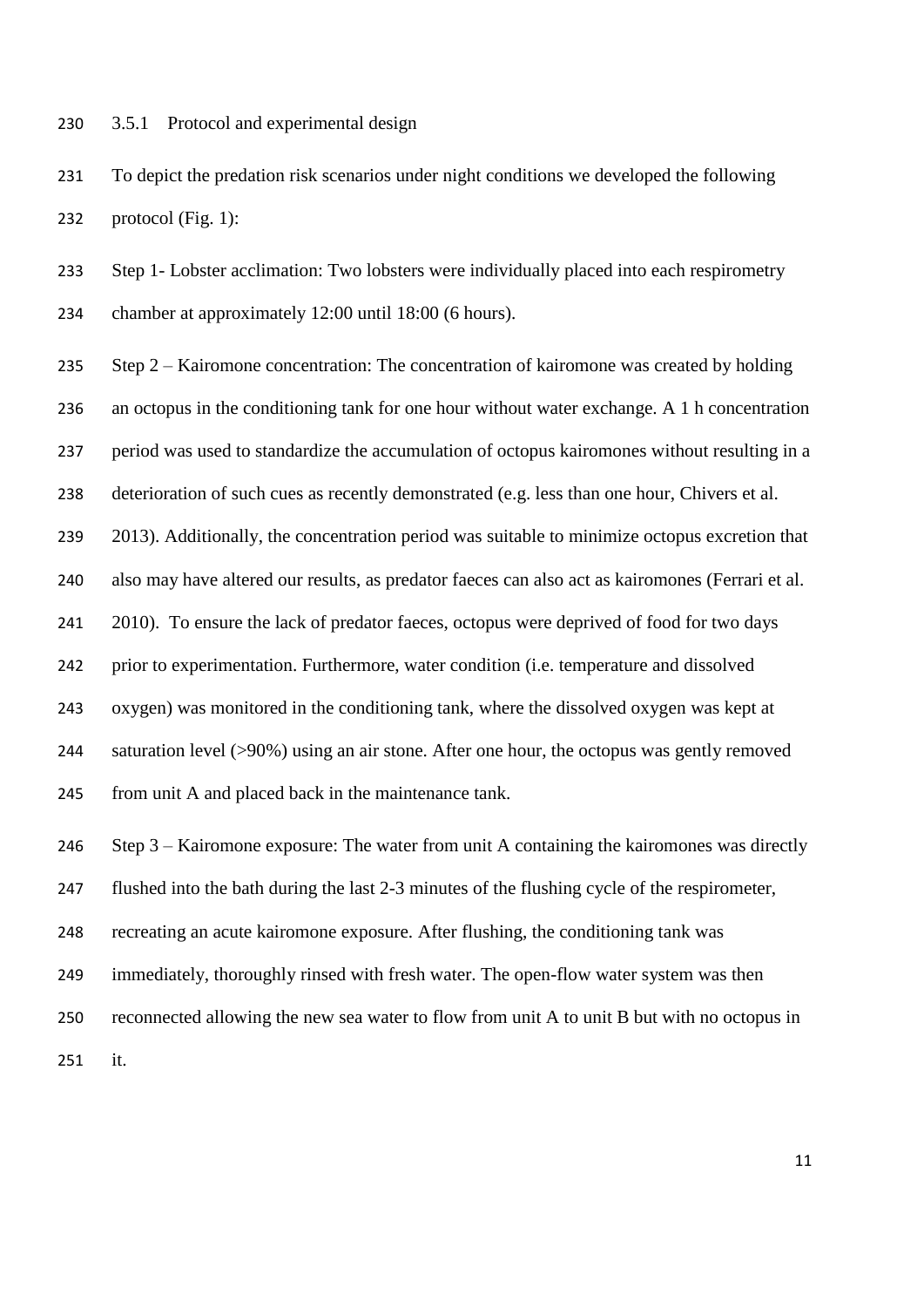By using this protocol we assume that (1) lobsters were acutely exposed to octopus kairomones and (2) such exposure was gradually weakened as cues were diluted over the time after reconnecting the open-flow water circulation (Step 3, Fig. 2). Considering the water exchange in the bath, it was estimated that kairomones remained within this unit for less than 3 hours.

 Lobster routine metabolic rates were examined during 48-hour trials over two nights (night 1 and night 2, Fig. 2). Each night we applied one of the two predation risk scenarios: the scenario under predation risk (treatment) or the scenario without predation risk (control) with the order of these scenarios randomised among consecutive trials. The protocol for the control experiments were the same as previously described for the predation risk treatment but with the absence of kairomones. Each octopus was used more than once, although not in consecutive trials. Lobsters were used only once.

 Under the presence of kairomones, RMRn after kairomone exposure (KE) was differentiated as 'RMRnrisk'. RMRnrisk and was recorded until the end of the nocturnal period of respirometry (06:00), resulting in a period of seventy six hours after KE.

3.6 Data analysis

 Metabolic rates and background respiration were determined by linear regressions of the rate of decline in dissolved oxygen concentration for every 10 minutes over the closing cycle. Individual animal measurements were averaged to present hourly means in order to account 272 for temporal variation in recorded  $M\dot{O}_2$  resulting from spontaneous activity which is a well-known component of animal routine metabolism.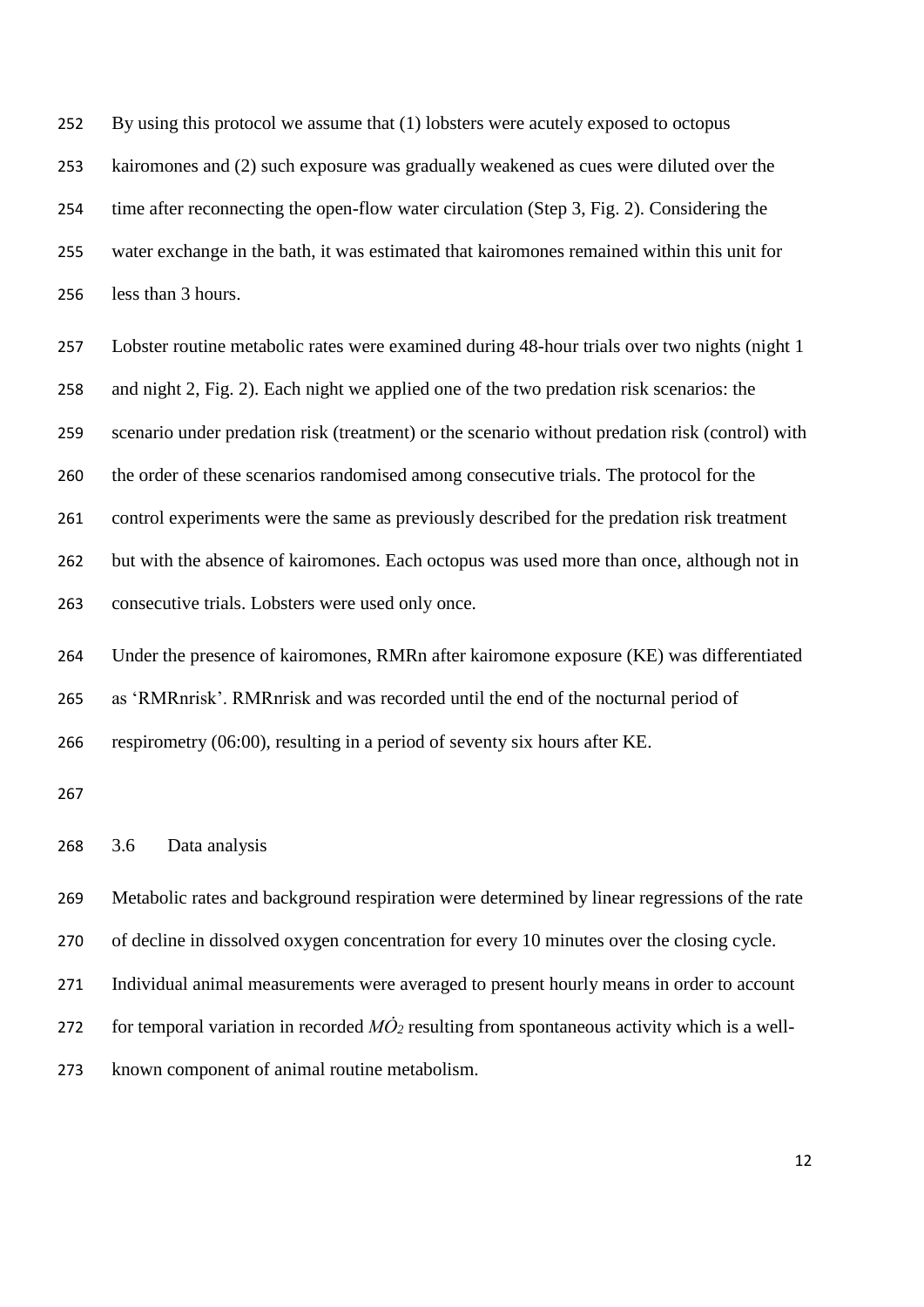Temporal changes in routine metabolism were analysed using generalized linear mixed models (GLMMs), which could account for the lack of independence in repeated oxygen measurements (Zuur et al., 2009). Normality of residuals was assessed by visual inspection (e.g histogram of model residuals), and homogeneity of variance was tested by Bartlett's test for normal distribution of data (Sokal and Rohlf, 1995). The circadian pattern of RMR was examined by a GLMM including the period (day/night) as a fixed effect and individuals as a random effect. Differences in RMR between predation risk scenarios were examined by including predation risk scenarios (absence/presence of kairomones) and time (e.g. hours KE) as an interaction term (predation risk \* time), as well as the order of treatments among nights as fixed effects and individual as a random effect. Additionally, the significance of factors was further examined by one-way ANOVA with significant differences identified by Tukey's HSD tests for post-hoc multiple comparisons. The significance value used was 0.05. All analyses were performed in R (v.3.4.4), using packages 'lme4' for the GLMMs and 'ls means' for Tukey's HSD tests.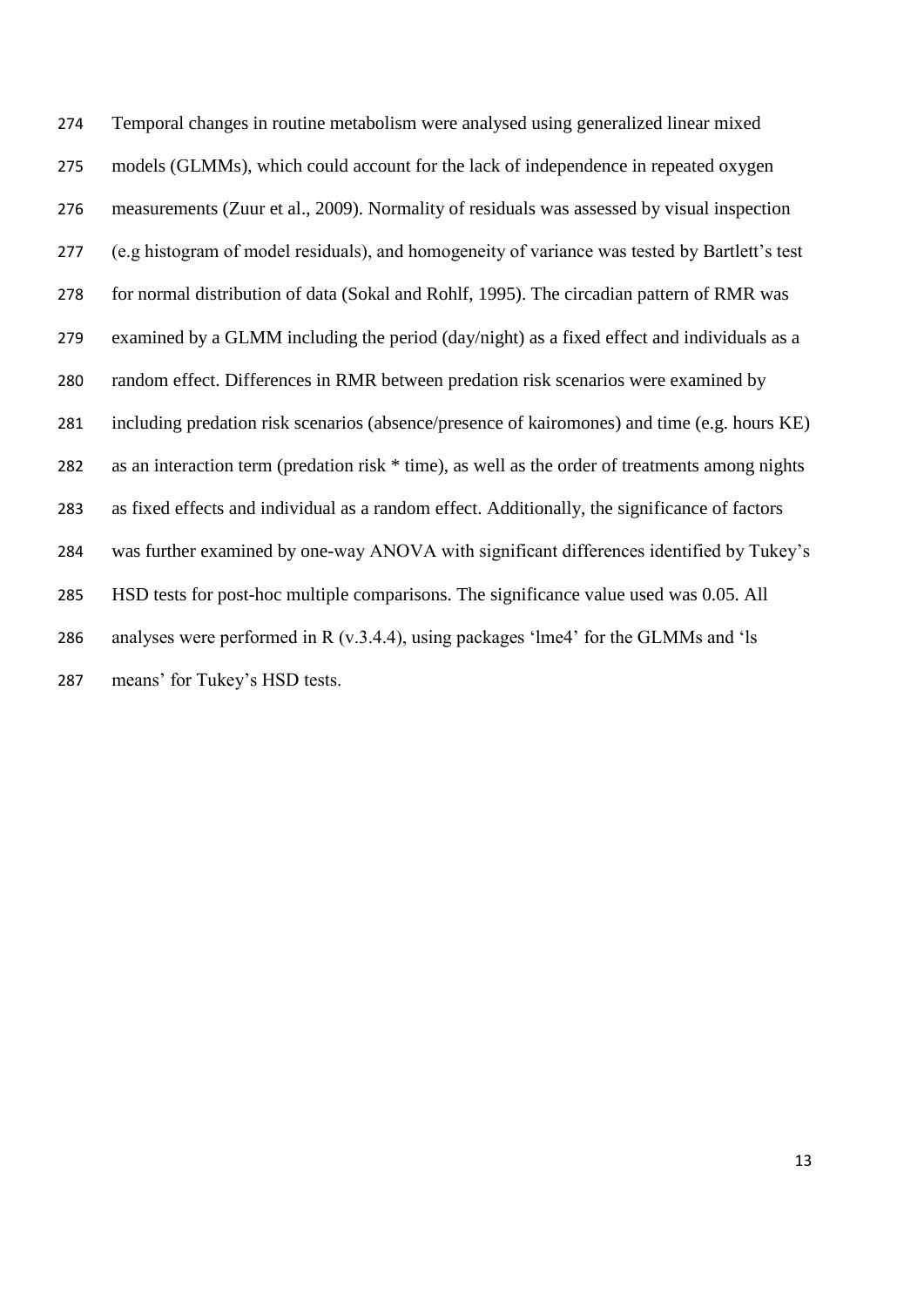#### 4. Results

4.1 Circadian pattern in lobster routine metabolism

 Mean nocturnal RMR was 0.062 mg O2 h-1 g-1, significantly higher than mean diurnal RMR 291 (0.040 mg O<sub>2</sub> h<sup>-1</sup> g<sup>-1</sup>) (F<sub>1,299</sub> = 233,226, p < 0.001) indicating a profound circadian pattern in lobster aerobic metabolism (Fig. 3). Lobsters typically increased RMRd by 50% between 14:00 and 18:00 (twilight), and then remained at an average RMRn of 0.062 mg  $_{02}$  h<sup>-1</sup> g<sup>-1</sup> until 06:00 (dawn). Additionally, RMRd rapidly decreased between 06:00 and 07:00, which 295 was quite consistent among individuals with a mean RMRd of 0.038 mg  $O_2$  h<sup>-1</sup> g<sup>-1</sup>. The 296 standard metabolic rate (SMR) was 0.03 mg  $O_2$  h<sup>-1</sup> g<sup>-1</sup>. Overall, RMRd and RMRn were 1.3 and 2.1 times higher than SMR respectively.

4.2 Routine metabolism under nocturnal predation risk

 Analysis of nocturnal routine metabolic rate (RMRn) before kairomone exposure showed no 301 variability among individuals ( $F_{1,14} = 0.0576$ ,  $p = 0.818$ ). Lobsters exposed to octopus kairomones strongly reduced their RMRnrisk for three hours by up to 31.42 % (0.02 mg  $O_2$  h 303  $\frac{1}{2}$  g<sup>-1</sup>) (Fig. 4), resulting in significant differences among predation risk scenarios (F<sub>1,113</sub> = 304 13.16, p < 0.001) as well as for the interaction term (predation risk  $*$  time) (F<sub>1,113</sub> = 7.423, p < 0.01). This response differed significantly between exposed and control lobsters at two 306 (Tukey's HSD,  $t = 3.148$ ,  $p < 0.05$ ) and three (Tukey's HSD,  $t = 3.634$ ,  $p < 0.01$ ) hours after KE. Furthermore, the reduction in routine metabolism at three hours after KE resulted also in a lower variability among individuals (coefficient of variation=31%) compared to controls (38.2%). Between three and five hours after being exposed, animals rapidly increased their RMR, reaching similar values to pre-treatment condition. Independently of the treatment,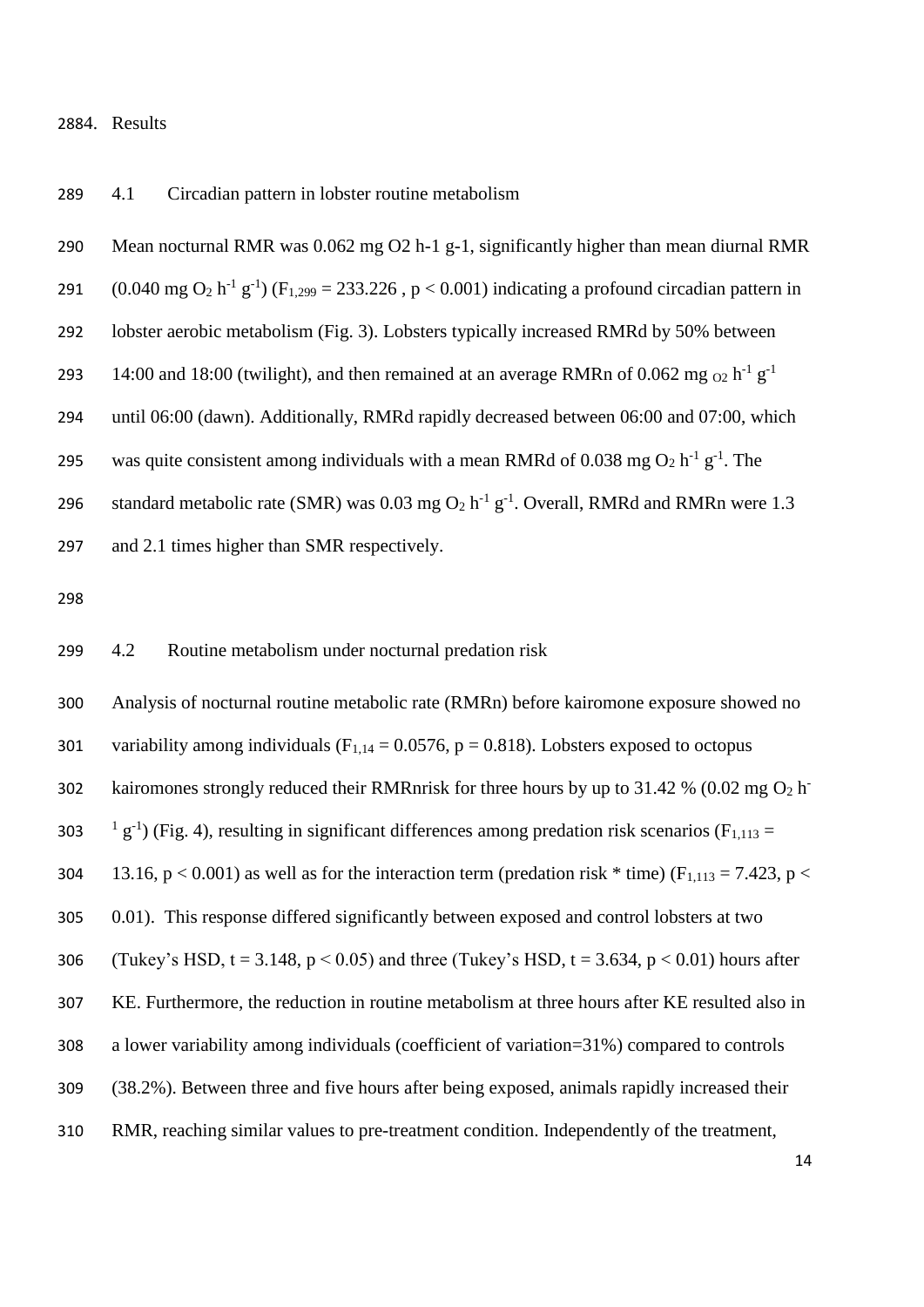311 RMRn was strongly reduced from five hours onwards, demonstrating the effect of time ( $F =$ 312 3.89, df = 51, p < 0.05), which was close to dawn (06:00). Considering the pattern in RMR observed in treated animals, predation risk can be divided into two periods: (1) RMR decrease over the first three hours, and (2) subsequent RMR recovery with a duration of two hours.

# 5. Discussion

 In this study we examined the effect of predator kairomones on the routine metabolism of adult *Jasus edwardsii* as a proxy of the energetic cost experienced by lobsters under predation risk. We report (1) the presence of a circadian pattern in lobster routine metabolic rates, resulting in increasing oxygen consumption of lobsters during night time and (2) how temporal changes in metabolic rates can be altered during the night under simulated predation risk scenarios. Our findings demonstrate that lobsters did not increase their routine metabolic rates under predation risk as we expected in our initial hypothesis, based on the general stress response (Hawlena & Schmitz 2010). Instead, lobsters reduced their routine metabolism by approximately 31% for up to three hours under the nocturnal kairomone exposure. Individual activity within a respirometric chamber is metabolically expressed as routine metabolism, hence animals that move more in the chambers consume more oxygen as largely documented in crustacean respiratory physiology (Crear & Forteath 2000; Kemp et al. 2009; Toscano & Monaco 2015). The decreasing RMR observed after KE would suggest that lobsters reduce activity as an anti-predator mechanism (e.g. immobility), appearing as an alternative hypothesis to the general stress response. We further discuss the energetic and ecological implications of immobility as an avoidance predator mechanism in this lobster species,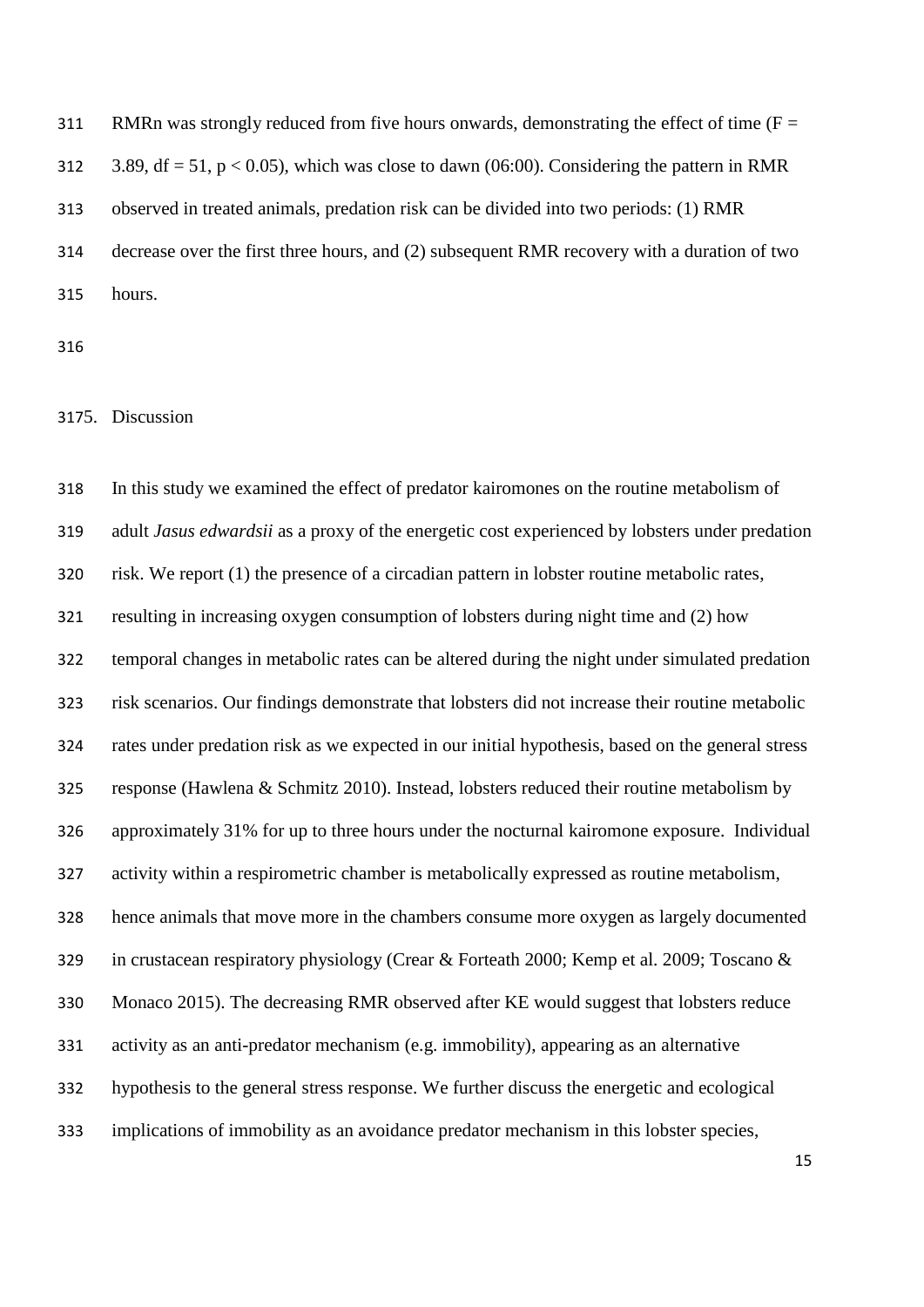contributing new insights into physiological mechanisms underlying decision making in prey under predation risk in aquatic organisms.

5.1 Circadian pattern in lobster routine metabolism

 Changes in light cycle play a crucial role in the regulation of activity in lobsters demonstrating a circadian rhythm in activity (Childress & Herrnkid 1994; Weiss et al. 2008). In this study, the nocturnal routine metabolic rate (RMRn) increased by approximately 50% compared with the diurnal RMR (RMRd) which is similar to that reported in other lobsters (*Panulirus cygnus*, Crear & Forteath 2001). Major changes in RMR were observed during dusk (18:00) and dawn (06:00) as previously reported in *J. edwardsii* (Crear & Forteath 2000), as well as in other lobsters (*Panulirus homarus*, Kemp et al. 2009; *P. cygnus*, Crear & Forteath 2001). Such changes in lobster activity throughout the light cycle have been also reported in field (e.g. MacDarmind et al. 1991) and laboratory (Williams & Dean 1989) studies in *J. edwardsii*. The circadian rhythm of RMR is suggested to match changes in 347 activity by lobsters within the respirometer (Crear & Forteath 2000, 2001; Kemp et al. 2009). Previous studies in *J. edwardsii* have reported a strong correlation between activity and 349 metabolic rate by continuous observations from a respirometer with video cameras (Crear & Forteath 2000). Although we did not perform systematic observations of lobster activity within the respirometer, random observations during trials confirmed that lobsters become more active during the night and inactive during the day.

5.2 Routine metabolism under a nocturnal predation risk scenario

 Nocturnal routine metabolism of lobsters was reduced by up to 31.42 % three hours after KE in comparison with controls, with RMRnrisk returning to control levels five hours after KE.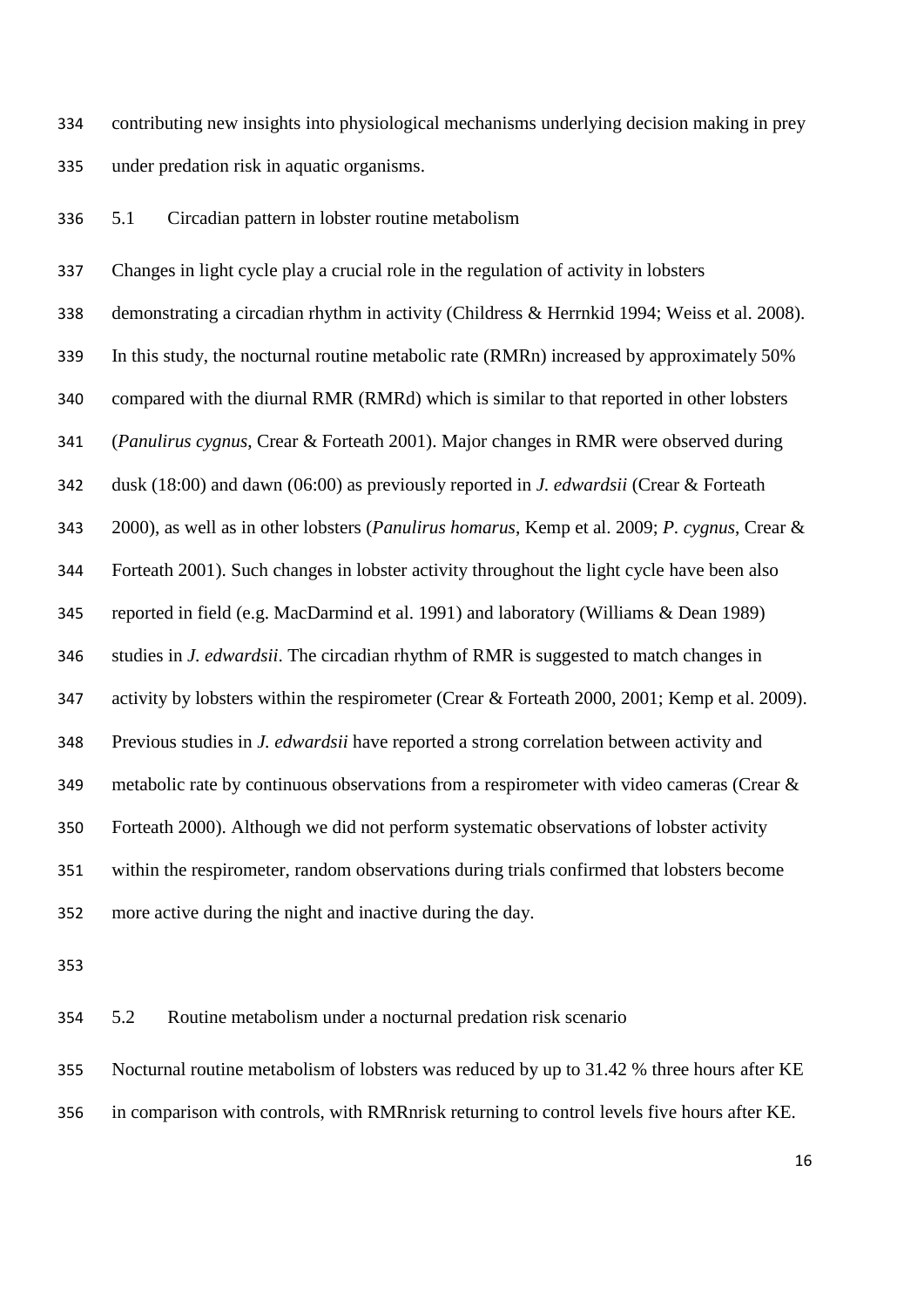| 357 | Our findings do not match the general premise of increased respiration rates as the first       |
|-----|-------------------------------------------------------------------------------------------------|
| 358 | physiological response of prey under predation risk. Instead, we found that threatened          |
| 359 | lobsters reduced their nocturnal RMR. Similar decreases in aerobic metabolism under             |
| 360 | predation risk has been reported in arachnids (e.g. Okuyama 2015), fish (Holopainen et al.      |
| 361 | 1997; Cooke et al. 2003) and tadpoles (Steiner & Van Buskirk 2009). Reductions in               |
| 362 | metabolism and cardiovascular activity are suggested to mitigate the risk of predation,         |
| 363 | reducing the need to invest in costly anti-predator responses such as escaping behaviours (e.g. |
| 364 | 'flight-or-fight') (Hawlena & Schmitz 2010).                                                    |
|     |                                                                                                 |

5.3 Immobility-or-flight in lobsters?

 Predation risk can be minimized in lobsters by two major strategies (Herrnkind et al. 2001; Buscaino et al. 2011): (1) 'predator-avoidance mechanisms' (e.g. sheltering, immobility and nocturnal activity); and (2) 'anti-predator mechanisms' (e.g. escape, aggregation, cooperative defence and weaponry). Such mechanisms, in addition, can operate sequentially as recently reported in some rock lobsters (*Palinurus elephas*, Buscaino et al. 2011). For example, a lobster might remain immobile to avoid detection by a predator; however, once detected it may use the ultimate avoidance behavior of tail-flipping to move away from the predator and towards safer areas (Mills et al. 2008; Buscaino et al. 2011). Integrating such information with our results, we have demonstrated that the reduction in lobster routine metabolism under predation risk confirms the immobility response as a predator avoidance mechanism in this species. This can be further supported by studies using octopus as a predator model on decapods in which inactivity is the most common strategy to avoid an encounter with octopus (Table A1, Appendix).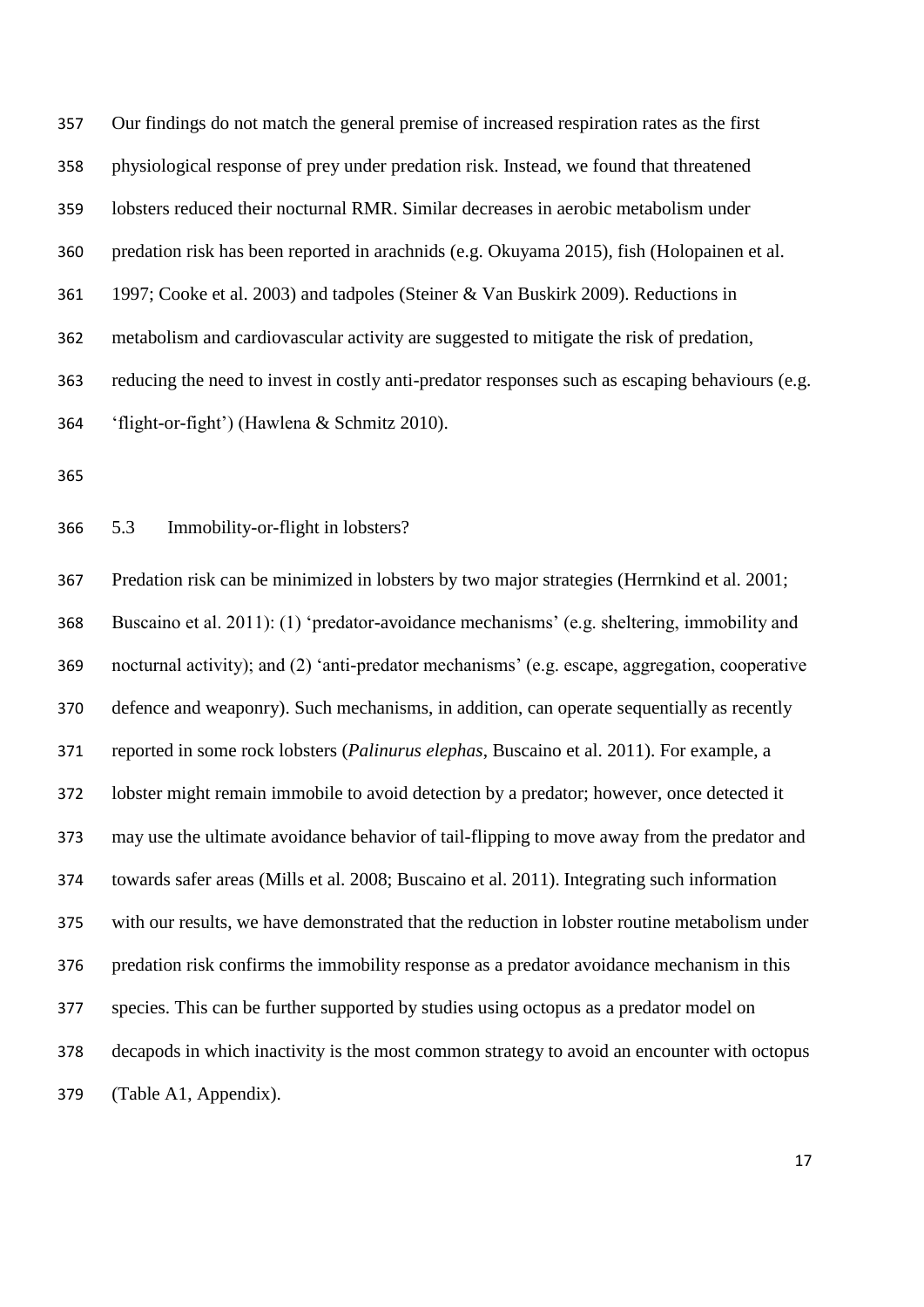Changes in prey activity induced by the presence of a predator's odour are well known across taxa (Kats & Dill 1998), and reduction in prey activity also appears to be associated with the presence of visual predators like octopus (Hanlon & Messenger 1998; Kats & Dill 1998). However, recent advances in our understanding of the octopus olfactory system (e.g. *Octopus vulgaris*, Polese et al. 2015) suggest that chemical signalling can be another source of sensory input that could work in combination with visual cues or alone to provide ecological information especially in light-limited habitats (Nilsson et al. 2012). The role of olfaction in octopus seems to be strongly associated with reproduction (Polese et al. 2015), although previous studies in octopus (Boyle 1983) and cuttlefish (Boal & Golden 1999) have demonstrated that individuals exposed to food odour increases movement (e.g. arousal) and ventilation rates. The olfactory capacity in octopus for prey searching indicates a potential alternative hypothesis to explain the immobility response by lobsters. If *Octopus maorum* is able to detect kairomones from *J. edwardsii* as a target prey, lobster immobility may rise as a strategy to reduce lobster kairomone or metabolites emission in order to remain 'chemically quiet'. Lobsters are hard-shelled animals that store urine and faeces, allowing them to be 'chemically quiet' when necessary (e.g. reproduction, Atema 1995). For example, urine signals can be used during lobster dominance (e.g *Panurilus argus*, Shabani et al., 2009) and courtship as chemical cues in the urine are involved with memory (Atema 1995) and individuals can avoid agonistic behaviour by hiding their reproductive status by chemical quiescence (e.g. Díaz & Thiel 2004).

 Previous information on chemical ecology among conspecifics should be taken into account for designing experiments to examine lobster physiological responses under predation risk. In this study, each respirometry trial was undertaken with two lobster individuals that were visually and chemically exposed to the same experimental conditions. *J. edwardsii* is a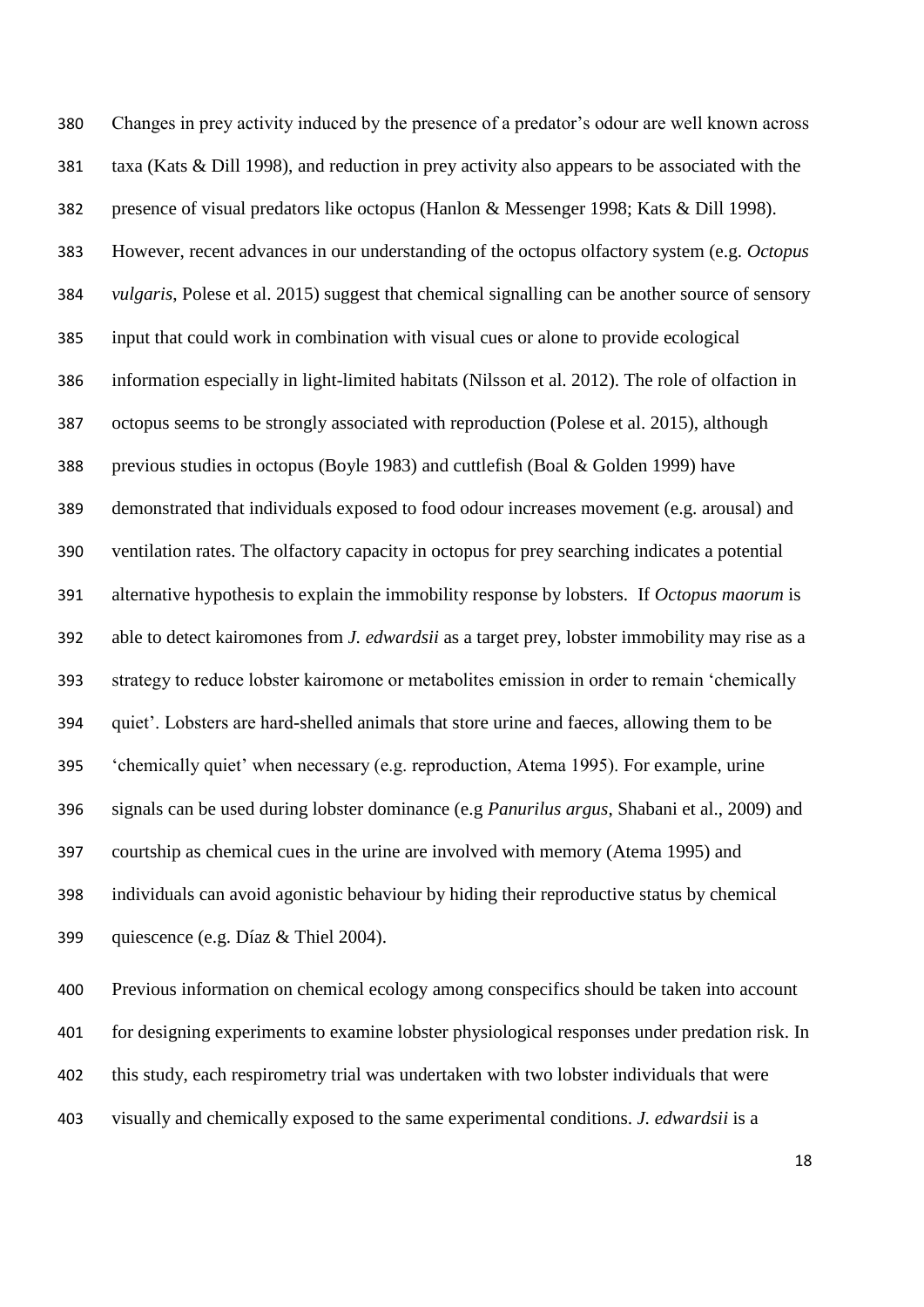gregarious species during sub-adult and adult stages (Butler et al. 1999), so signals between individuals are biologically/ecologically relevant. The physiological response by lobsters to predator exposure in the wild is also likely to include intraspecific cues. Hence the need for further studies including the number of conspecifics on lobster physiology as examined in fish respirometry (Herskin 1999).

 So far there is little information about the energetic cost associated with either predator avoidance or anti-predator mechanisms in lobsters. Escape response such as tail-flipping is a high-cost energetic behaviour in crustaceans as large muscle fibres that facilitate tail-flipping are involved (England & Baldwin 1983; Jimenez et al. 2008). The dependency on anaerobic metabolism results in an oxygen debt which must be aerobically recovered (Jimenez et al. 2008; Jensen et al. 2013b). We suggest that the lowering of metabolic rates associated with the immobility response may operate as an energetic strategy rather than investing in a costly escape behaviour such as tail flipping (e.g. 'flight') (Hawlena & Schmitz 2010). Such a strategy can be further examined using studies examining the excess post-exercise oxygen consumption (EPOC) as proxy of energetic cost and recovery in lobsters (e.g. *Sagmariasus verreauxi*, Jensen et al., 2013b). Lobsters required around 8.36 mg  $O_2$  h<sup>-1</sup> g<sup>-1</sup> and more than 10 hours for recovery following tail-flipping until exhaustion, representing around 1.2 times the standard metabolism needed during such recovery a period (Jensen et al. 2013b). Using these values, we further explore our findings by comparing the daily energetic cost needed for standard (e.g. resting) and routine metabolism (e.g. activity) in the absence of and in the presence of predation risk, as well as EPOC from Jensen et al. (2013b) (using caloric 425 equivalent 1 mg O<sub>2</sub> g<sup>-1</sup> = 14.3 J mg<sup>-1</sup>; Lucas 1993) (Fig. 5).

 According to our energy estimations, a single escaping event until exhaustion would be 427 17.5% above the energy required for nocturnal activity assuming a period of 12 hours. In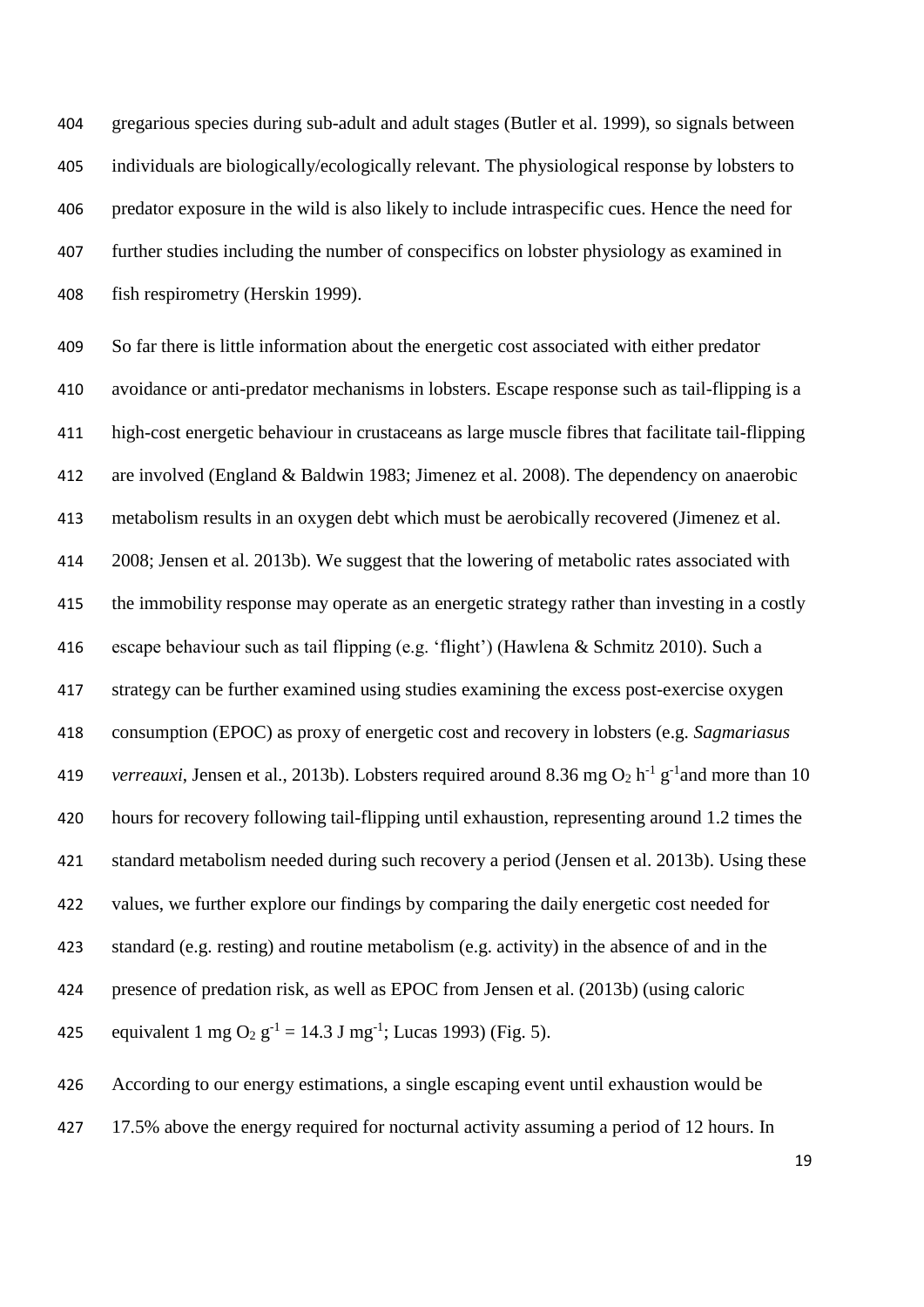contrast, the immobility response may represent a 'saving' strategy compared with tail- flipping although it would imply around 50% of the nocturnal period under inactivity. The activation of both anti-predator strategies (immobility or flight) may depend on the type of cues (e.g. chemical and visual) and on kairomone concentrations, as previously suggested across taxa (Lima & Steury 2005),with a greater perceived risk likely resulting in a flight response. Although in this study kairomones were not quantified to recreate the predation risk scenarios, under the experimental conditions tested here *J. edwardsii* did not perform tail- flipping as an anti-predator response. Whilst we compared both defence mechanisms from an energetic point of view, such strategies are possibly equally effective in reducing the lethal effect of predators, and are likely used in combination. Studies have described behavioural responses of lobster-octopus interaction in an experimental arena, describing the sequence as 'freezing'– weaponing– tail-flipping (see Buscaino et al., 2011), which certainly validates the hypothesis of immobility as a primary defensive mechanism before displaying costly escaping behaviours in *J. edwardsii*. It is worth mentioning that tail-flipping can also impose other challenges for lobsters as the process can move the organism to a completely unknown environment and increase the exposure in the water column to predators who are reactive to movement based prey.

 Linking lab-based physiological information with behavioural traits such as prey defence mechanisms can lead to context dependant responses which must be considered for future studies. For example, the confined space (e.g respirometry chamber) in which lobsters were exposed to predator cues could have limited the display of defensive mechanisms known in lobsters (e.g tail-flipping or walking). Recent studies have suggested the relevance of examining methodological and functional relationships (Careau et al. 2008) between behavioural and physiological responses in an ecological context (e.g predation risk with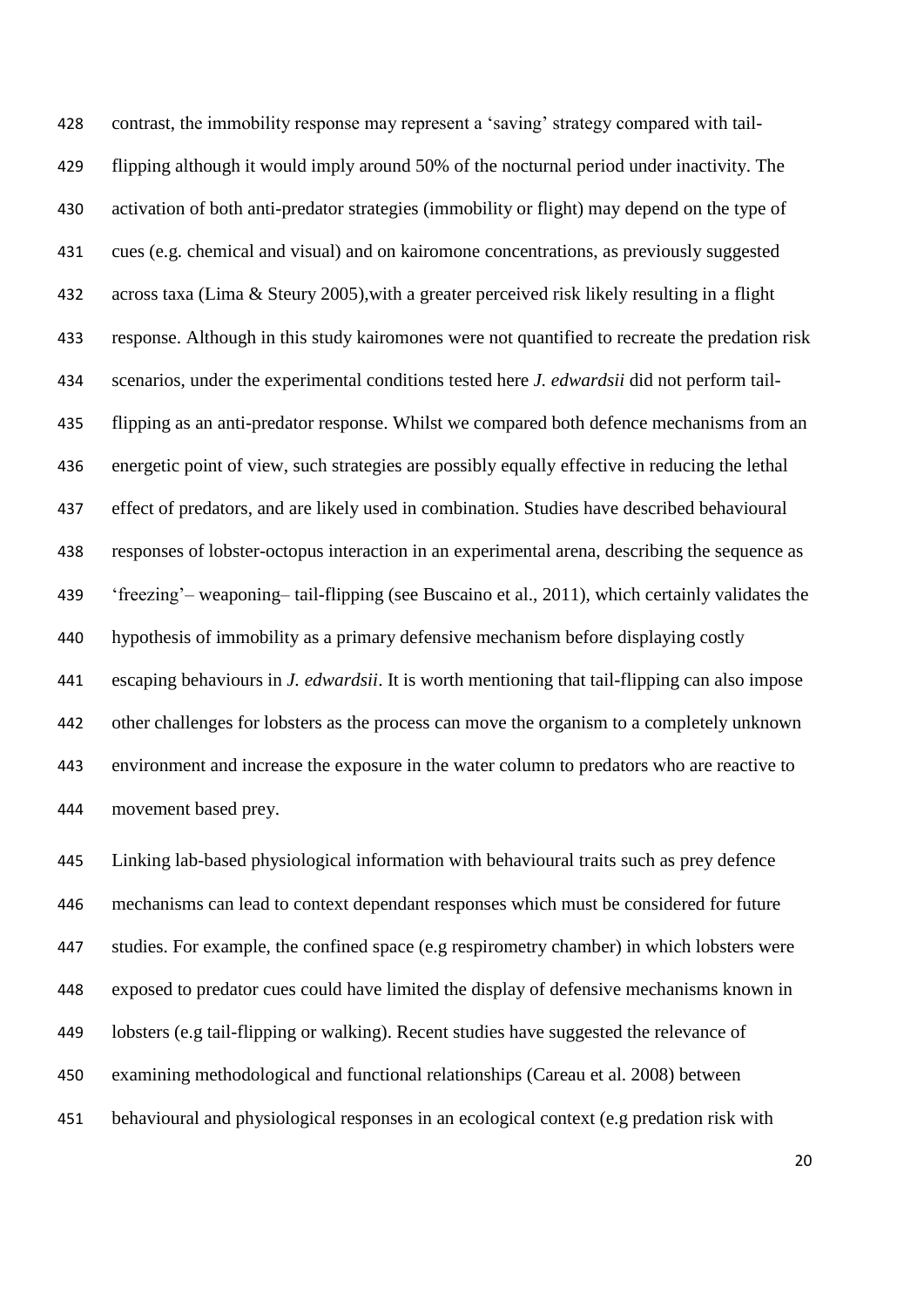chemical cues) (e.g Toscano & Monaco 2015). In the previous study by Toscano & Monaco (2015), crabs exposed to predator cues within respirometry chambers become more active than crabs exposed in a mesocosm under the same predation risk. The authors attribute such behavioural differences due to the lack of refuge habitat in respirometry chambers, likely leading to enhanced attempts to hide or escape. Although respirometry chambers used here may act as a sheltered space for threatened lobsters, it is unclear whether the same avoidance response (immobility) may occur in an opened experimental set up (e.g arena). Future studies examining physiological (e.g metabolic rates) responses in a predator-prey context should examine such methodological relationships (e.g Toscano & Mocano 2015). However this may itself create additional practical challenges as accurate oxygen consumption measurements strongly rely on the restrictive methodological aspects of respirometry (e.g animal size: chamber volume proportionality, Clark et al. 2013).

 Cue concentration is an important extrinsic factor that can modulate prey anti-predator responses in aquatic systems (Ferrari et al. 2010). Prey likely use kairomone concentration to adjust the intensity of their antipredator response in a threat-sensitive manner (Helfman 1989) to optimize fitness in the trade-off between predator avoidance responses (e.g sheltering) and fitness-related activities (e.g foraging) (Ferrari et al. 2010). In this study, the predation risk scenario was recreated by exposing lobsters to a single and highly concentrated octopus cue during the flushing phases of respirometry for 1 hour. Additionally, it is expected that other extrinsic factors such habitat type, water motion and chemistry (Ferrari et al. 2010) could also play important roles in lobster chemical ecology, and should be also considered in future investigations. Aggregative behaviour, size distribution of conspecifics and the availability of size-structured shelters are factors that can vary predation risk in lobsters (e.g Berger &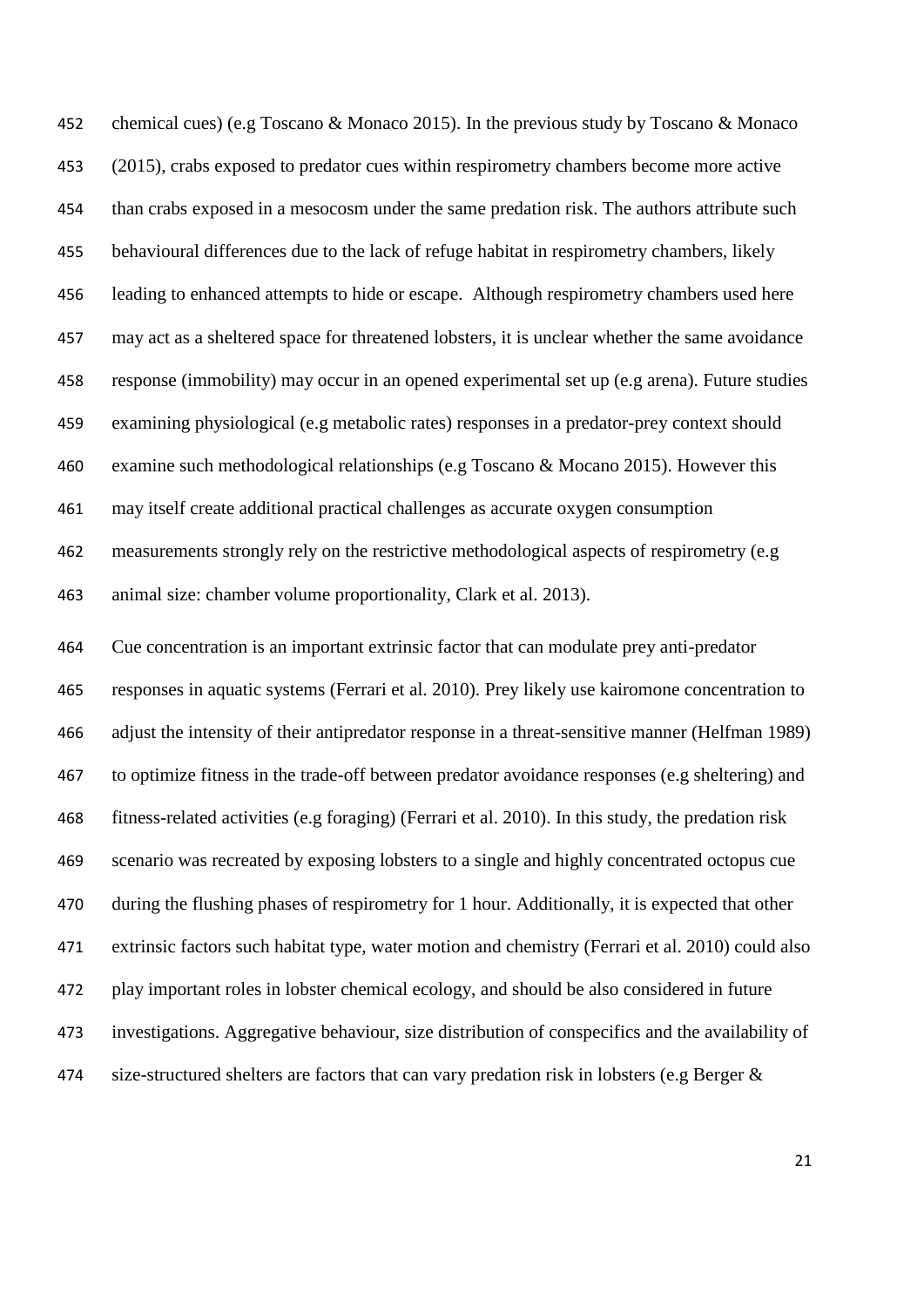Butler 2001), and their inclusion in experimental designs would be desirable to achieve a more realistic background to examine lobster physiological traits under predation risks.

5.4477 Ecological implications

 Low-cost energetic strategies such as immobility may be used more regularly in individuals from regions with high predation pressure, which are less likely to waste energy in flight responses, preserving energy to cope with more extreme stress events (e.g. attack) given the abundance of predators as reported in freshwater fishes (Brown et al. 2005; Gravel et al. 2011). Predation risk for lobsters may be elevated in fishing areas, given high abundance of predators like octopus as has been demonstrated in south eastern Australia (Briceño et al. 2015; Briceño et al. 2016). As octopus can be attracted by lobster traps (e.g. baiting, Brock et al. 2003; Phillips et al. 2012), lobster fishing may increase consumptive and non-consumptive effects towards foraging lobsters. Further to direct KE emission from the abundance of octopus in the fishing grounds, octopus depredation within lobster traps might also increase the emission of alarm cues from injured or freshly killed conspecifics, further reducing lobster activity (Shabani et al. 2008; Hazlett 2011). A reduction in activity or increase in sheltering behaviour would be expected in threatened lobster individuals, negatively affecting both growth and fitness as demonstrated in other marine organisms (Trussell et al. 2006; Matassa & Trussell 2014). Increasing sheltering behaviours during the night may result in negative effects on lobster growth as foraging rates would be reduced. Studies have demonstrated that size selectivity by a fishery (e.g targeting larger individuals) can significantly modify life history and reproduction traits in fish stocks, resulting in individuals maturing earlier and at smaller sizes (Heino et al. 2015). The heritable component of fishery effects on fish stocks is known 'fisheries-induced evolution' (see Heino et al.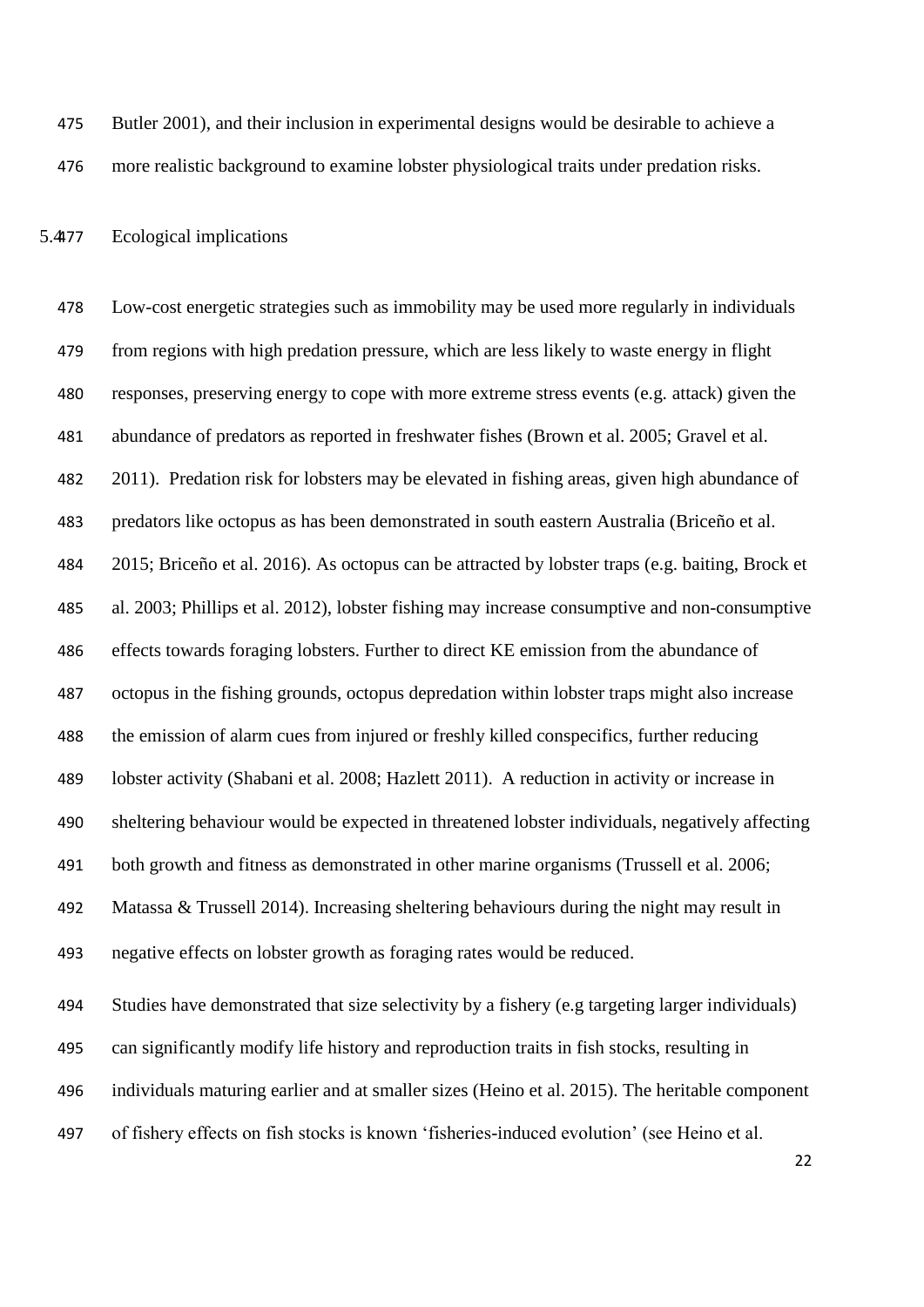2015); which has been recently examined from a physiological point of view (see Hollins et al. 2018). In South Australia, octopus depredation occurs mainly on large male lobsters (size and sex-dependant mortality), mirroring lobster catchability in this fishery (Briceño et al. 2015). It is unclear whether octopus depredation can also lead to an impact on lobster populations by exacerbating the consumption of large individuals which are also targeted by the lobster fishery. Likewise, reproductive females can also be targeted by octopus depredation throughout the fishing season (Briceño et al. 2015), potentially impacting shifts in lobster population traits. This deserves further attention of future studies examining lobster physiological and behavioural responses under predation as only males were used in this study.

 Spiny lobsters moving to new areas, and therefore experiencing a change in habitat, is a well- known response to predation risk (Childress & Jury, 2006). If J. edwardsii moves to new habitats under predation risk, the type of refuge and level of food availability can be crucial for survival, especially at early life history stages as juveniles are more dependent on habitat conditions (Herrnkind et al. 1997). A reduction in sheltering areas can modify physiological traits in prey individuals, as the lack of shelter can increase maintenance requirements in aquatic organisms (Millidine et al. 2006; Toscano & Monaco 2015). Such physiological alterations may be more elevated in habitats where both lobsters and octopus can compete for shelters (e.g. *P. argus*, Berger & Butler 2001). Although in some rock lobster species (*P. interruptus*), it is possible to find individuals sharing shelter space with octopus during day time. This may lead to profound alterations in lobster physiology associated with the re- allocation of resources from growth and reproduction to survival, resulting in altered demographic traits as demonstrated in other taxa (Zanette et al. 2014) and which should be examined by future studies on *J. edwardsii*.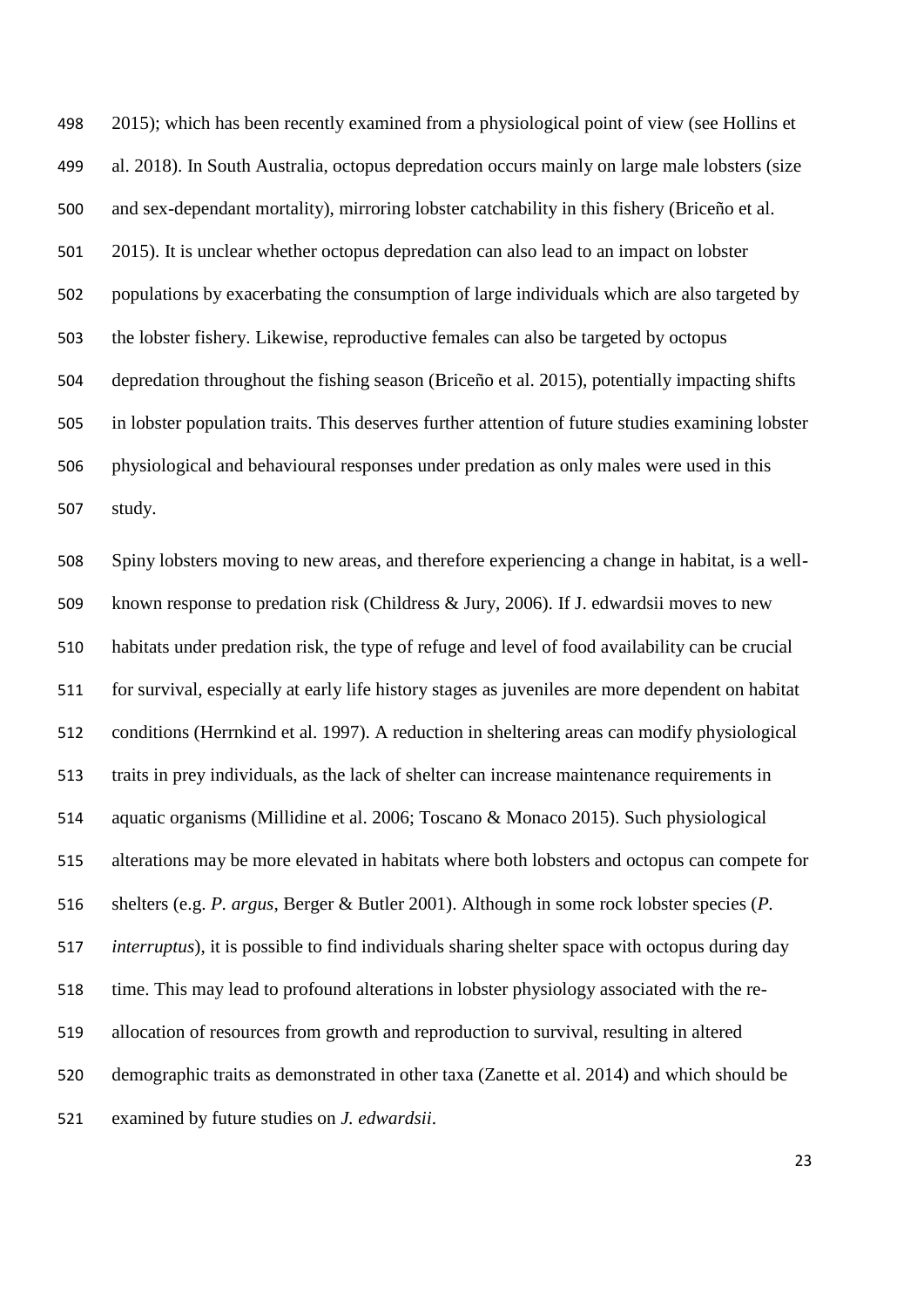Contrasting lobster life history, reproductive, behavioural and physiological traits with different levels of predation risk by octopus could be addressed by future research to examine the effect of fishing in shaping this predator-prey interaction. In doing so, future examinations should also evaluate behavioural and physiological responses by lobsters under a mortality threat in more complex trophic habitats such as marine protective areas, as lobster are able to modify important behavioural defensive traits (e.g shelter dwelling and gregariousness) in comparison with fishing areas (see Loflen & Hovel, 2010). New disciplines integrating eco-physiological traits of aquatic organisms into management and conservation decision-making are quickly emerging (i.e conservation physiology, Cooke et al., 2013), and outcomes from the current study may serve as a base line for future studies on eco-physiological traits and predator-prey interactions.

## 6. Acknowledgements

 This study contributed to the project 'Preparing fisheries for climate change: identifying adaptation options for four key fisheries in south eastern Australia '(DCC & FRDC – Marine Biodiversity and Fisheries Climate Change, Project 2011/039). We thank Gary Carlos, David Faloon, Ruari Colquhoun, Sarah Pyke and Kylie Cahill for lobster and octopus collection, as well as Alan Beech, John Waters and Samuel Foster for their technical support. Special thanks to Jayson Semmens for providing equipment, and Geoff Endo for his valuable help in improving the experimental set-up. Likewise, we thank Dr. Tania Mendo (University of Saint Andrew) and Prof. Carlos Rosas (Universidad Nacional Autónoma de México) for their valuable comments on the manuscript. We also thank to Rafael Leόn and Juan Carlos Quiroz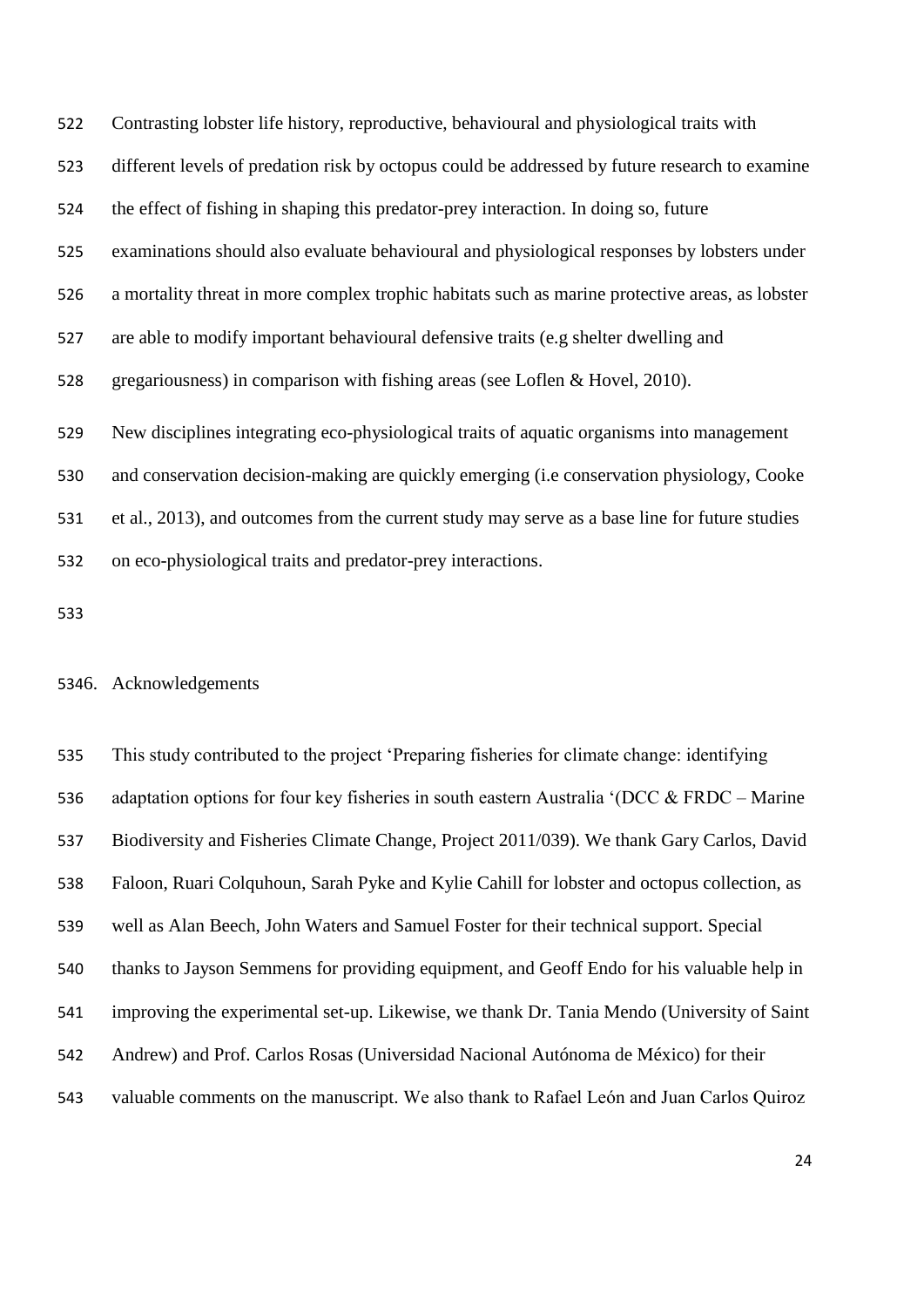- for their support on experimental design and the modelling. FB acknowledges a PhD
- scholarship provided by the Chilean Government ('Becas Chile'), as well as financial support
- from IMAS, the Holsworth Wildlife Research Endowment (P00221678) and the Bookend
- Lynchpin Ocean scholarship. GP was supported by an ARC Future Fellowship.

7. References

- Atema J (1995) Chemical signals in the marine environment: dispersal, detection, and temporal signal analysis. P Natl Acad Sci USA 92:62–66
- Berger DK, Butler MJ (2001) Octopuses influence den selection by juvenile Caribbean spiny
- lobster. Mar Freshwater Res 52:1049–1053
- Berriman JS, Kay MC, Reed DC, Rassweiler A, Goldstein DA, Wright WG (2015) Shifts in attack behavior of an important kelp forest predator within marine reserves. Mar Ecol Prog Ser 522: 193-201
- Boal JG, Golden DK (1999) Distance chemoreception in the common cuttlefish, *Sepia officinalis* (Mollusca, Cephalopoda). J Exp Mar Biol Ecol 235:307–317
- Boyle PR (1983) Ventilation rate and arousal in the octopus. J Exp Mar Biol Ecol 69:129–136 Briceño F, Linnane AJ, Quiroz JC, Gardner C, Pecl GT (2015) Predation risk within fishing gear and its implications for Australian southern rock lobster fisheries. PLOS ONE 10:e0139816 Briceño F, León R, Gardner C, Hobday, A, André J, Frusher S, Pecl GT (2016) Spatial variation in mortality by within-pot predation in the Tasmanian rock lobster fishery. Fish Oceanogr 25:

6-18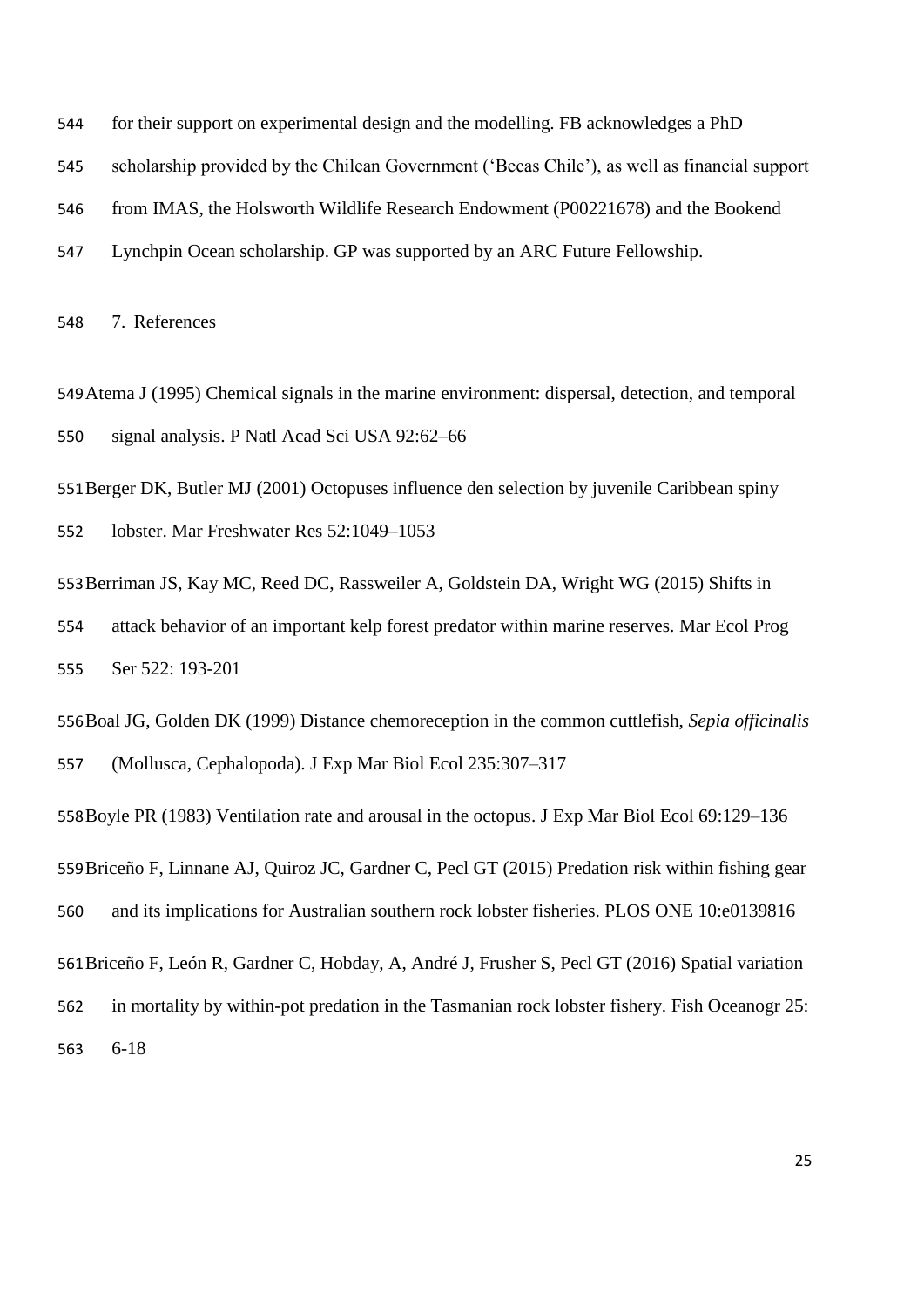Briones-Fourzán P (2009) Assessment of predation risk through conspecific alarm odors by spiny lobsters: How much is too much? Commun Integr Biol 2:302–304

Brock D, Saunders T, Ward TM (2003) Development and assessment of methods to reduce

predation of "pot caught" southern rock lobster. Adelaide: SARDI Aquatic Sciences; Jun.

Report No.: RD03/0063

Brock D, Ward TM (2004) Maori octopus (*Octopus maorum*) bycatch and southern rock lobster (*Jasus edwardsii*) mortality in the South Australian rock lobster fishery. Fish B-NOAA 102:430–440

Brooks WR (1991) Chemical recognition by hermit-crabs of their symbiotic sea-anemones and a predatory octopus. Hydrobiologia 216:291–295

Bouwma PE, Herrnkind WF (2009) Sound production in Caribbean spiny lobster *Panulirus argus* and its role in escape during predatory attack by *Octopus briareus*. New Zeal J Mar Fresh 43:3–13

Brown C, Gardner C, Braithwaite VA (2005) Differential stress responses in fish from areas of high- and low-predation pressure. J Comp Physiol B 175:305–312

Buscaino G, Filiciotto F, Gristina M, Buffa G, Bellante A, Maccarrone V, Patti B, Mazzola S

(2011) Defensive strategies of European spiny lobster *Palinurus elephas* during predator

attack. Mar Ecol Prog Ser 423:143–154

Butler MJ, MacDiarmid AB, Booth JD (1999) The cause and consequence of ontogenetic

changes in social aggregation in New Zealand spiny lobsters. Mar Ecol Prog Ser 188:179–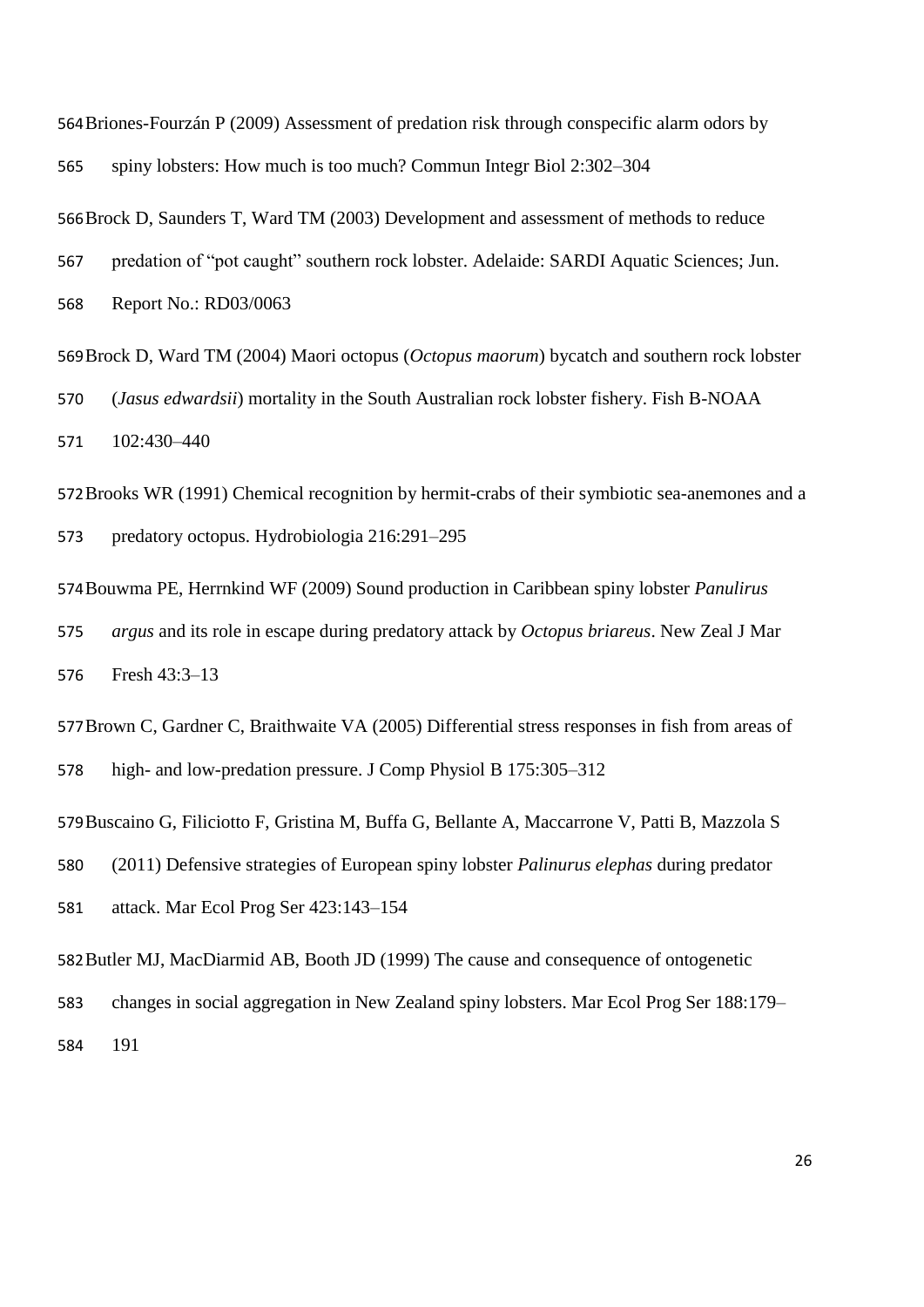Butler MJ, Lear JA (2009) Habitat-based intraguild predation by caribbean reef octopus *Octopus briareus* on juvenile caribbean spiny lobster *Panulirus argus*. Mar Ecol Prog Ser 386:115– 122

Careau V, Thomas D, Humphries MM, & Réale D (2008). Energy metabolism and animal personality. Oikos, 117(5): 641–53

Clark TD, Sandblom E, Jutfelt F (2013). Aerobic scope measurements of fishes in an era of

climate change: respirometry, relevance and recommendations. J Exp Biol 216: 2771–2782

Cooke SJ, Steinmetz J, Degner JF, Grant EC, Philipp DP (2003) Metabolic fright responses of

different-sized largemouth bass (*Micropterus salmoides*) to two avian predators show

variations in nonlethal energetic costs. Can J Zool 81:699–709

Cooke SJ, Sack L, Franklin CE, Farrell AP, Beardall J, Wikelski M, Chown SL (2013) What is conservation physiology? Perspectives on an increasingly integrated and essential science. Conserv Physiol 1(1): 1-23

Cooke SJ, Killen SS, Metcalfe JD, McKenzie DJ, Mouillot D, Jørgensen C, Peck MA (2014) Conservation physiology across scales: insights from the marine realm. Conserv Physiol 2:1– 15

Crear BJ, Forteath GNR (2000) The effect of extrinsic and intrinsic factors on oxygen

consumption by the southern rock lobster, *Jasus edwardsii*. J Exp Mar Biol Ecol 252:129–

147

Crear BJ, Forteath GNR (2001) Flowrate requirements for captive western rock lobsters

- (*Panulirus cygnus*): effects of body weight, temperature, activity, emersion, daily rhythm,
- feeding and oxygen tension on oxygen consumption. Mar Freshwater Res 52:763–771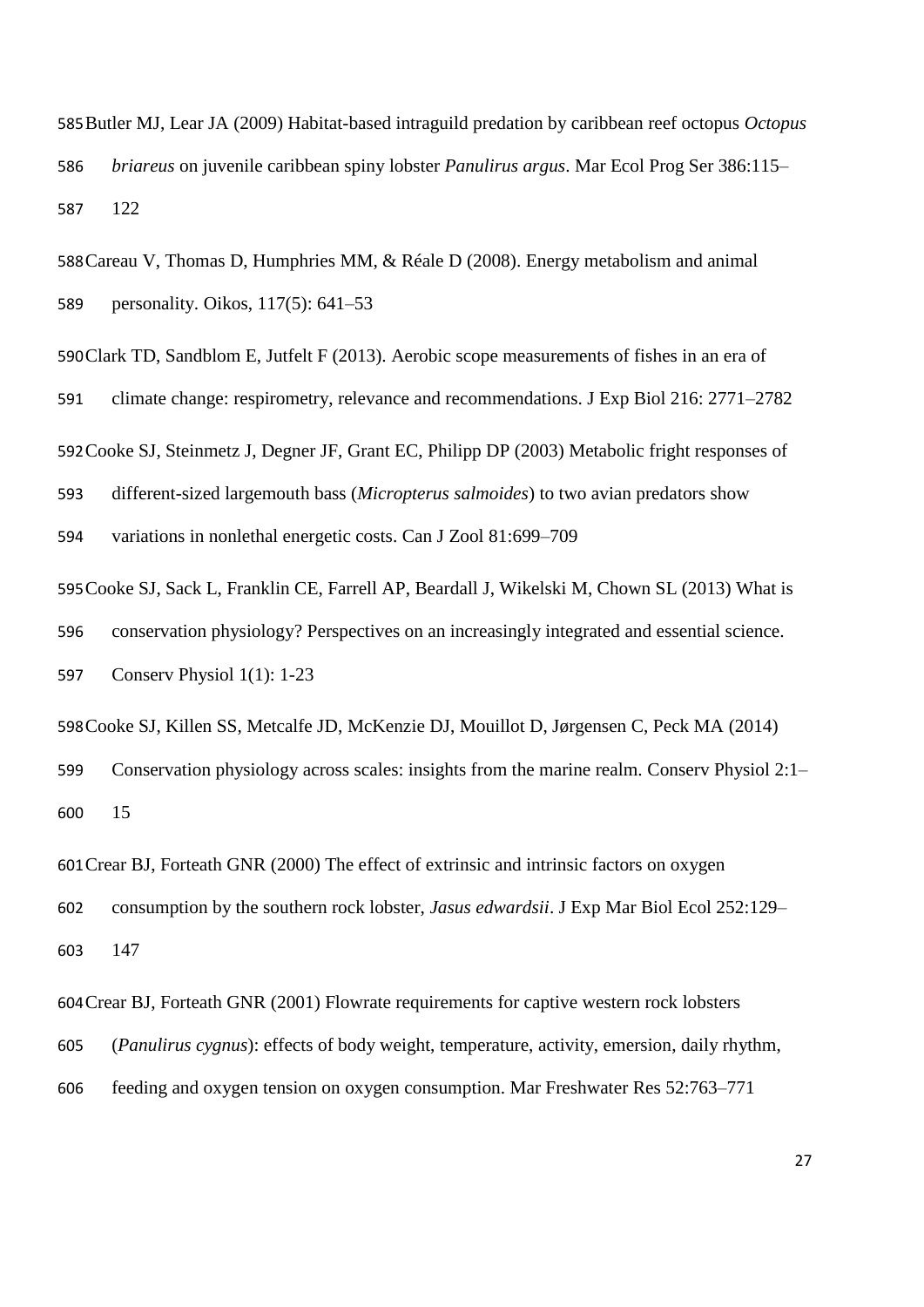Childress MJ, Herrnkind WF (1994) The behavior of juvenile Caribbean spiny lobster in Florida Bay: seasonality, ontogeny and sociality. B Mar Sci 54:819–827

Childress MJ, Jury SH 2006. Behaviour. In: Phillips BF (ed) The biology of lobsters. Oxford,

United Kingdom and Ames, United States, Blackwell Publishing. pp. 78-112

Chivers DP, Dixson DL, White J, McCormick MI, Ferrari MOC (2013) Degradation of chemical

alarm cues and the assessment of risk throughout the day. Ecol Evol 3:3925–3934

Dall W (1986) Estimation of routine metabolic rate in a penaeid prawn, *Penaeus esculentus*

Haswell. J Exp Mar Biol Ecol 96:57–74

Díaz ER, Thiel M (2004) Chemical and visual communication during mate searching in rock shrimp. Biol Bull 206:134–143

England WR, Baldwin J (1983) Anaerobic energy metabolism in the tail musculature of the

Australian yabby Cherax destructor: role of phosphagens and anaerobic glycolysis during

escape behavior. Physiol Zool 56:614–622

Ferrari MCO, Wisenden BD, Chivers DP (2010) Chemical ecology of predator–prey interactions in aquatic ecosystems: a review and prospectus. Can J Zool 88:698–724

Fitzgibbon QP, Ruff N, Tracey SR, Battaglene SC (2014a) Thermal tolerance of the nektonic

 puerulus stage of spiny lobsters and implications of ocean warming. Mar Ecol Prog Ser 515:173–186

Fitzgibbon QP, Jeffs AG, Battaglene SC (2014b) The Achilles heel for spiny lobsters: the

energetics of the non-feeding post-larval stage. Fish Fish 15:312-326

Gravel MA, Suski CD, Cooke SJ (2011) Behavioral and physiological consequences of nest

predation pressure for larval fish. Behav Ecol 22:510–519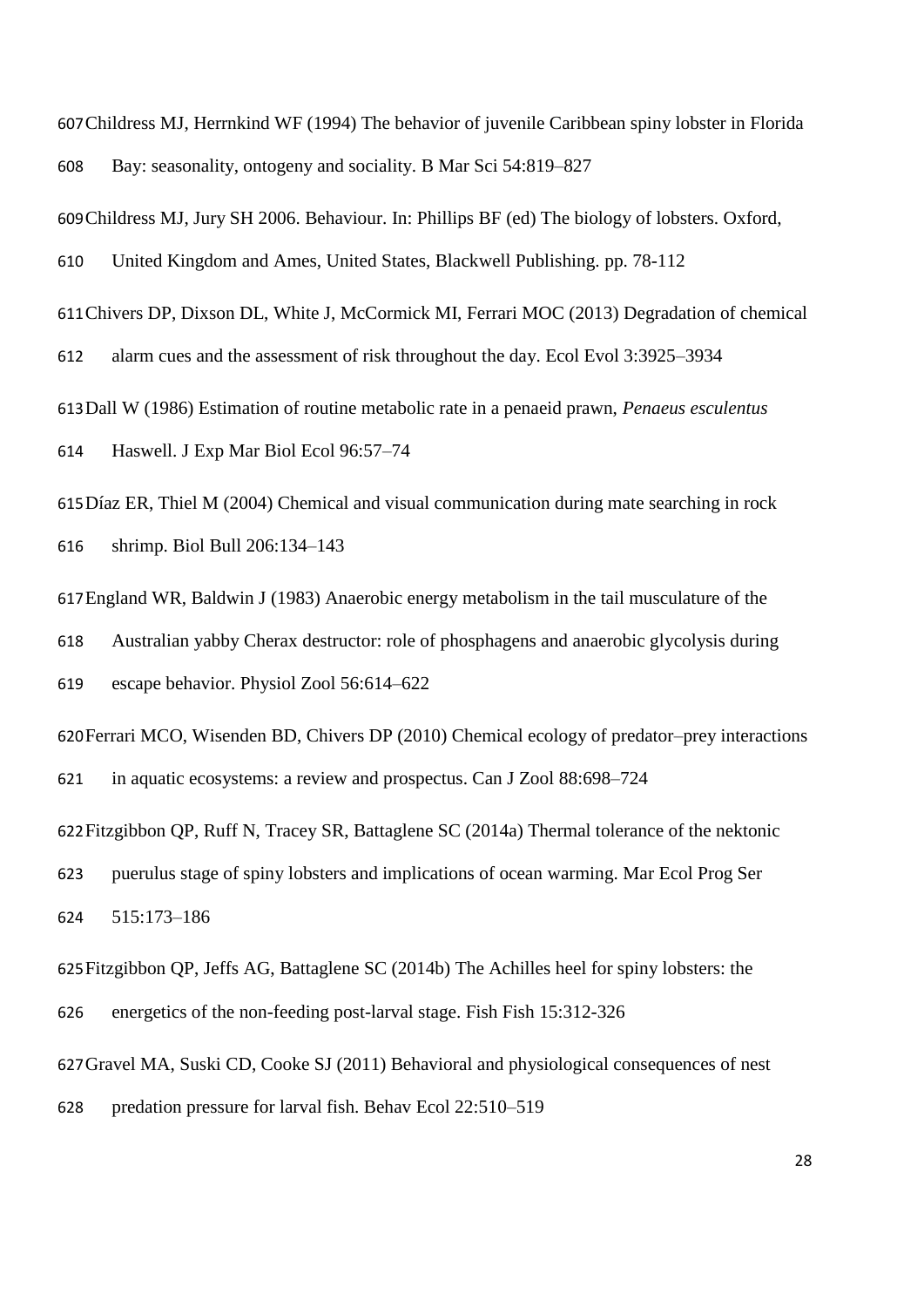Gristina M, Sinopoli M, Fiorentino F, Garofalo G, Badalamenti F (2011) Shelter selection of the spiny lobster *Palinurus elephas* under different levels of *Octopus vulgaris* predation threat. Mar Biol 158: 1331–1337

Groeneveld G, Maharaj C, Smith D (2006) *Octopus magnificus* predation and bycatch in the trap fishery for spiny lobsters *Palinurus gilchristi* off South Africa. Fish Res 79:90–96

Hanlon RT, Messenger JB (1998) Cephalopod Behaviour. Cambridge University Press, London

Harrington JJ, Semmens JM, Gardner C, Frusher SD (2006) Predation of trap-caught southern

rock lobsters, *Jasus edwardsii* (Hutton, 1875), in Tasmanian waters by the Maori octopus,

*Octopus maorum* (Hutton, 1880): Spatial and temporal trends. Fish Res 77:10–16

Hawlena D, Schmitz OJ (2010) Physiological stress as a fundamental mechanism linking

predation to ecosystem functioning. Am Nat 176:537–556

Hazlett BA (2011) Chemical cues and reducing the risk of Predation. In: Breithaupt T, Thiel M

(eds) Chemical communication in crustaceans. Springer, New York, pp. 356–370

Helfman GS (1989) Threat-sensitive predator avoidance in damselfish-trumpetfish interactions. Behav Ecol Sociobiol 24:47–47

Heino M, Díaz Pauli B, Dieckmann U (2015) Fisheries‐induced evolution. Ann Rev Ecol Evol S 46: 461–480

Herrnkind WF, Butler MJ, Hunt JH, Childress M (1997) Role of physical refugia: implications from a mass sponge die-off in a lobster nursery in Florida. Mar. Freshwater Res 48: 759–769 Herrnkind WF, Childress MJ, Lavalli KL (2001) Cooperative defence and other benefits among exposed spiny lobsters: Inferences from group size and behaviour. Mar Freshwater Res 52:1113–1124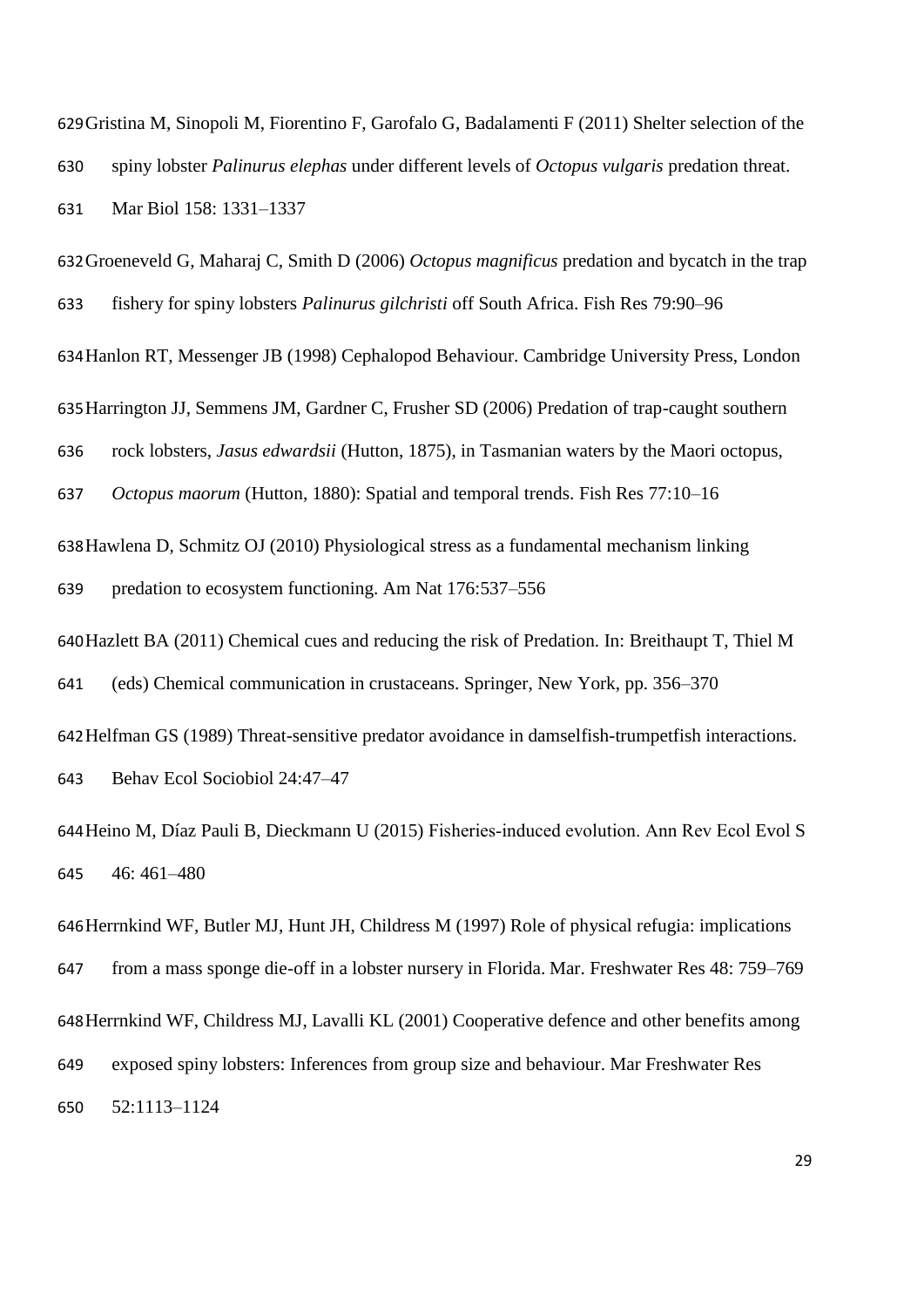Herskin J (1999) Effects of social and visual contact on the oxygen consumption of juvenile sea bass measured by computerized intermittent respirometry. J Fish Biol 55:1075–1085 Hollins J, Thambithurai D, Koeck B, Crespel A, Bailey DM, Cooke SJ, Lindström J, Parsons KJ, Killen SS (2018) A physiological perspective on fisheries-induced evolution. Evol Appl 11(5): 561-576

Holopainen IJ, Aho J, Vornanen M, Huuskonen H (1997) Phenotypic plasticity and predator effects on morphology and physiology of crucian carp in nature and in the laboratory. J Fish Biol 50:781–798

Horner AJ, Nickles SP, Weissburg MJ, Derby CD 2006 Source and specificity of chemical cues mediating shelter preference of Caribbean spiny lobsters (*Panulirus argus*). Biol Bull 211:128-139

Hunter CM, Haddon M, Sainsbury KJ (2005) Use of fishery-dependent data for the evaluation of depensation: case study involving the predation of rock lobster (*Jasus edwardsii*) by octopus (*Octopus maorum*). New Zeal J Mar Fresh 39:455-469

Jensen MA, Fitzgibbon QP, Carter CG, Adams LR (2013a) Effect of body mass and activity on the metabolic rate and ammonia-N excretion of the spiny lobster *Sagmariasus verreauxi* during ontogeny. Comp Biochem Phys A 166:191–198 Jensen MA, Fitzgibbon QP, Carter CG, Adams LR (2013b) Recovery periods of cultured spiny

 lobster, *Sagmariasus verreauxi* juveniles: Effects of handling, force feeding, exercising to exhaustion and anaesthesia on oxygen consumption and ammonia-N excretion rates.

Aquaculture 410–411:114–121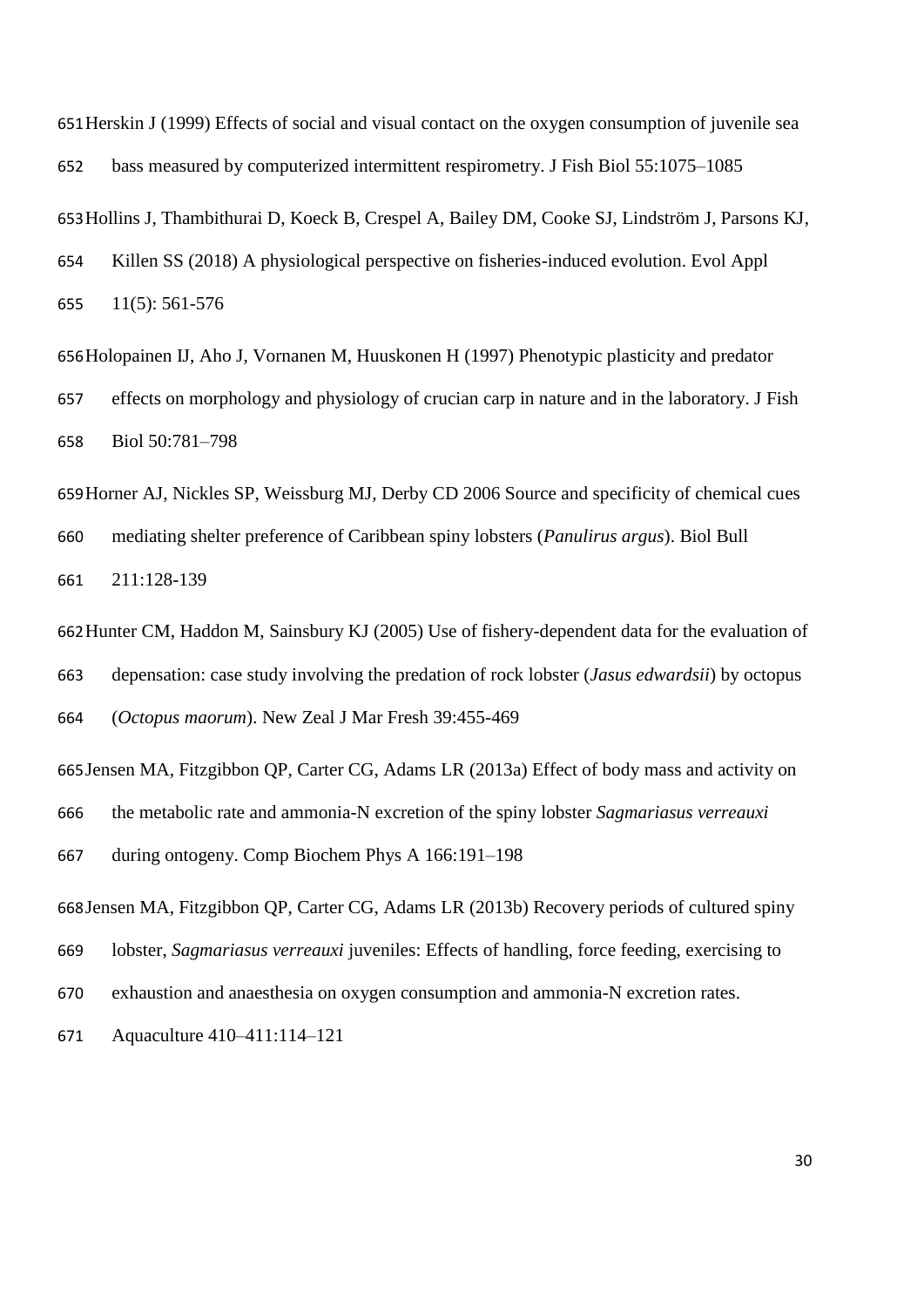Jimenez AG, Locke BR, Kinsey ST (2008) The influence of oxygen and high-energy phosphate diffusion on metabolic scaling in three species of tail-flipping crustaceans. J Exp Biol 211:3214–3225

Kats LB, Dill LM (1998) The scent of death: Chemosensory assessment of predation risk by prey animals. Ecoscience 5:361–394

Kemp JOG, Britz PJ, Cockcroft AC (2009) Effect of body size, photophase, feeding and

emersion on the oxygen consumption of the east coast rock lobster *Panulirus homarus* 

*rubellus*. Aquac Res 40:833–844

Lima SL, Dill LM (1990) Behavioral decisions made under the risk of predation: a review and prospectus. Can J Zool 68:619-640

Lima SL, Bednekoff PA (1999) Temporal variation in danger drives antipredator behavior: the predation risk allocation hypothesis. Am Nat 153:649–659

Lima SL, Steury T (2005) Perception of predation risk: the foundation of nonlethal predator-prey

interactions. In: Barbosa P, Castellanos I (eds) Ecology of predator-prey interactions. Oxford

University Press, New York, pp. 166–188

Loflen CL, Hovel KA (2010) Behavioral responses to variable predation risk in the California

spiny lobster *Panulirus interruptus* Mar Ecol Prog Ser 420:135–144

Lucas A (1993) Bioénergétique Des Animaux Aquatiques. Masson, Paris, pp. 179

MacDiarmid AB, Hickey B, Maller RA (1991) Daily movement patterns of the spiny lobster

*Jasus edwardsii* (Hutton) on a shallow reef in northern New Zealand. J Exp Mar Biol Ecol

147:185–205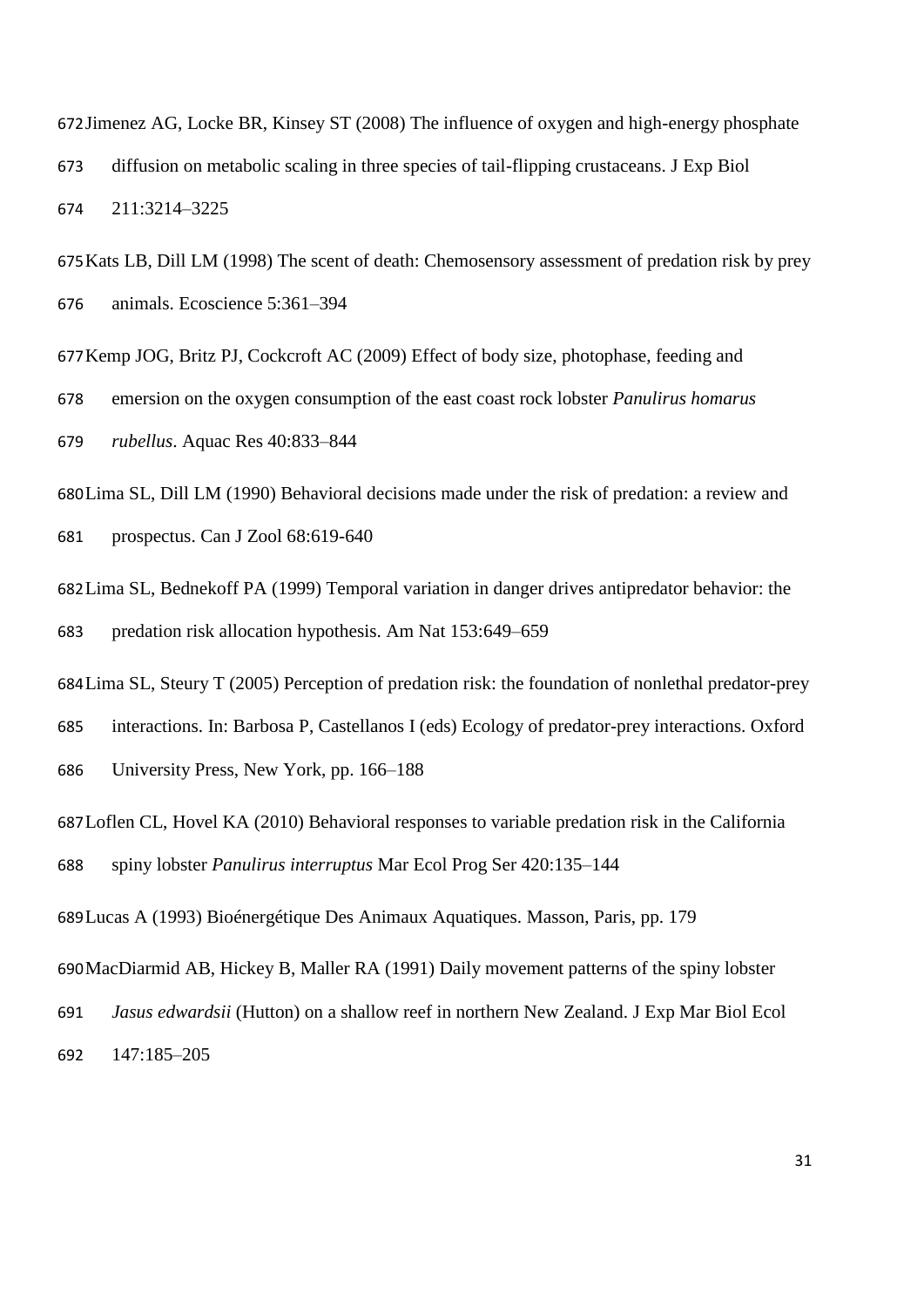Matassa CM, Trussell GC (2014) Prey state shapes the effects of temporal variation in predation risk. P R Soc B 281:20141952

Millidine KJ, Armstrong JD, Metcalfe NB (2006). Presence of shelter reduces maintenance metabolism of juvenile salmon. Funct Ecol 20(5): 839–845

Mills DJ, Verdouw G, Frusher SD (2005). Remote multi-camera system for in situ observations

 of behaviour and predator/prey interactions of marine benthic macrofauna. New Zeal J Mar Fresh 39: 347-352

Mills DJ, Johnson CR, Gardner C (2008) Bias in lobster tethering experiments conducted for

selecting low-predation release sites. Mar Ecol Prog Ser 364:1–13

Murdoch WW, Briggs CJ, Nisbet RM (2003) Consumer-resource dynamics. Princeton

University Press, Princeton.

Murdoch WW, Oaten A (1975) Predation and population stability. Adv Ecol Res 9:2–132

Nilsson DE, Warrant EJ, Johnsen S, Hanlon R, Shashar N (2012) A unique advantage for giant eyes in giant squid. Curr Biol 22:683–688

Okuyama T (2015) Metabolic responses to predation risk in a jumping spider. J Zool 297:9-14

Phillips BF, Wahle RA, Ward T (2012) Lobsters as part of marine ecosystems – a review. In:

Phillips BF (ed) Lobsters: biology, management, aquaculture and fisheries. Wiley-Blackwell

Publishing, Oxford, pp. 1–30

Polese G, Bertapelle C, Di Cosmo A (2015) Role of olfaction in *Octopus vulgaris* reproduction.

Gen Comp Endocr 210:55–62

Preisser EL, Bolnick DI, Bernard MF (2005) Scared to Death? The effects of intimidation and

consumption in predator–prey interactions. Ecology 86:501–509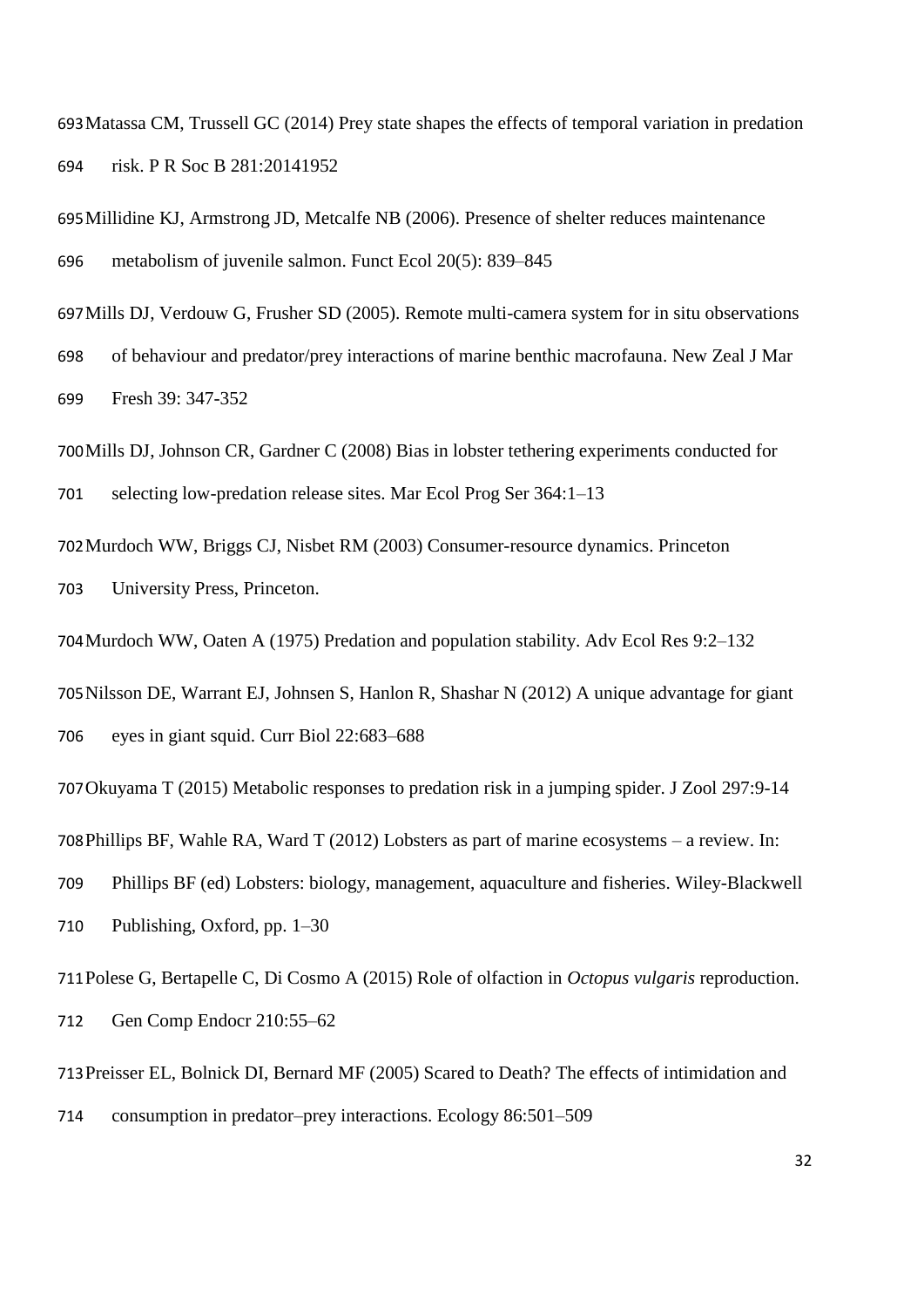Ritchie L (1972) Octopus predation on trap-caught rock lobster—Hokianga area, N.Z. New Zealand Marine Department, Fisheries Technical Report No.: 81

Ross D, Boletzky S (1979) The association between the pagurid *Dardanus arrosor* and the

actinian *Calliactis parasitica*. Recovery of activity in "inactive" D. arrosor in the presence of

cephalopods. Mar Behav Physiol 6:175–184

Sakamoto R, Ito A, Wada S (2006) Combined effect of risk type and activity rhythm on anti-

predator response of the shore crab *Gaetice depressus* (Crustacea: Grapsidae). J Mar Biol

Assoc UK 86:1401-1405

Shabani S, Kamio M, Derby CD (2008) Spiny lobsters detect conspecific blood-borne alarm cues exclusively through olfactory sensilla. J Exp Biol 211:2600–2608

Shabani S, Kamio M, Derby CD (2009) Spiny lobsters use urine-borne olfactory signaling and physical aggressive behaviors to influence social status of conspecifics. J Exp Biol 212: 2464 - 2474

Sheriff MJ, Thaler JS (2014) Ecophysiological effects of predation risk; an integration across disciplines. Oecologia 176:607–611

Sih A (1985) Evolution, predator avoidance and unsuccessful predation. Am Nat 125:153–157 Sih A (1992) Prey uncertainty and the balancing of antipredator and feeding needs. Am Nat 139:1052–1069

Slos S, Stoks R (2008) Predation risk induces stress proteins and reduces antioxidant defense. Funct Ecol 22:637–642

Sokal RR, Rohlf FJ (1995) Biometry, 3rd edn. WH Freeman and Co, New York, pp. 1-887.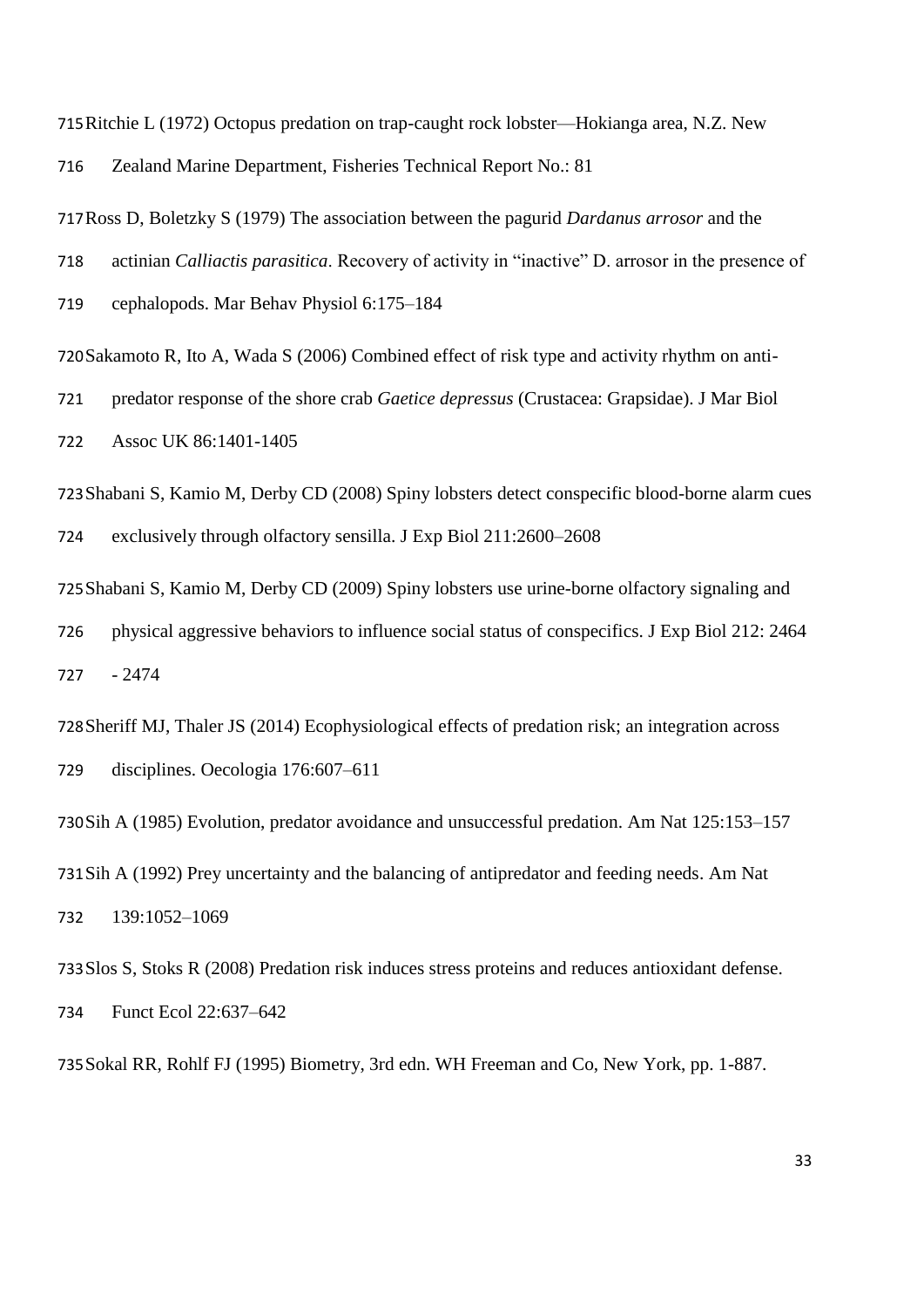Steiner UK, Van Buskirk J (2009) Predator-induced changes in metabolism cannot explain the growth/predation risk tradeoff. PLOS ONE 4:2–5

Toscano BJ, Monaco CJ (2015) Testing for relationships between individual crab behavior and

metabolic rate across ecological contexts. Behav Ecol Sociobiol 69 (8):1-9

Trussell GC, Ewanchuk P, Matassa CM (2006) The fear of being eaten reduces energy transfer in

a simple food chain. Ecology 87:2979–2984

Trussell GC, Schmitz OJ (2012) Species functional traits trophic control and the ecosystem

consequences of adaptative foraging in the middle of food chains. In: Ohgushi T, Schmitz O,

Holt R (eds) Trait-Mediated Indirect Interactions: Ecological and Evolutionary Perspectives.

Cambridge University Press, Cambridge, pp. 296–324

Uhlmann SS, Broadhurst MK (2013) Mitigating unaccounted fishing mortality from gillnets and traps. Fish and Fisheries 16 (2): 183-229

Weiss HM, Lozano-Álvarez E, Briones-Fourzán P, Negrete-Soto F (2006) using red light with

fixed-site video cameras to study the behavior of the spiny lobster, *Panulirus argus*, and

associated animals at night and inside their shelters. Mar Technol Soc J 40:86–95

Weiss HM, Lozano-Álvarez E, Briones-Fourzán P (2008) Circadian shelter occupancy patterns

 and predator-prey interactions of juvenile Caribbean spiny lobsters in a reef lagoon. Mar Biol 153: 953–963

Werner EE, Peacor SD (2003) A review of trait- mediated indirect interactions in ecological communities. Ecology 84:1083–1100

Williams BG, Dean IC (1989) Timing of locomotor activity in the New Zealand rock lobster,

*Jasus edwardsii*. New Zeal J Mar Fresh 23:215–224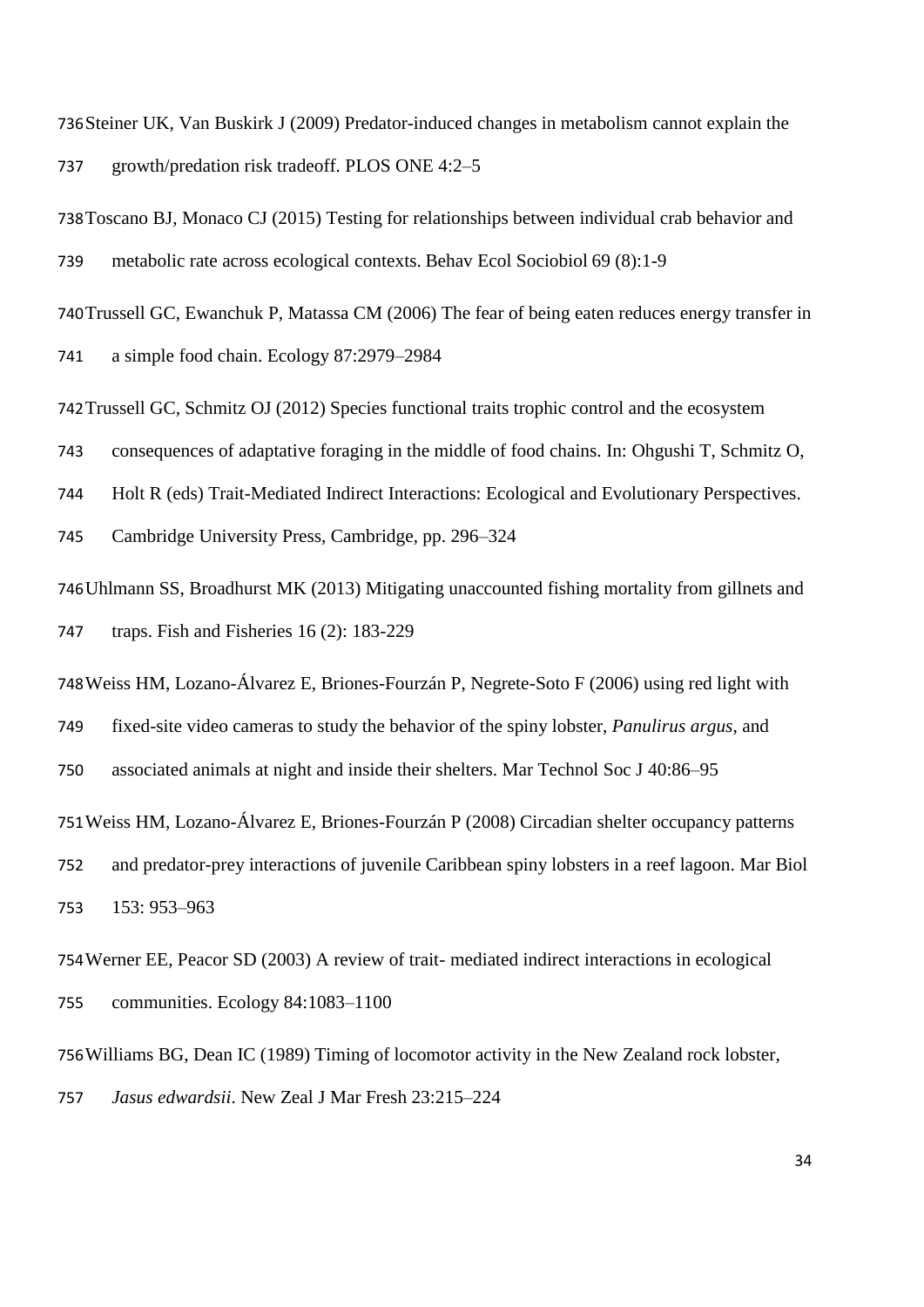Withy-Allen KR, Hovel KA (2013) California spiny lobster (*Panulirus interruptus*) movement behaviour and habitat use: implications for the effectiveness of marine protected areas. Mar Fresh Res 64: 359–371

Zanette LY, Clinchy M, Suraci JP (2014) Diagnosing predation risk effects on demography: can measuring physiology provide the means? Oecologia 176:637–651

Ziegler P, Haddon M, Frusher S, Johnson C (2004) Modelling seasonal catchability of the

 southern rock lobster *Jasus edwardsii* by water temperature, moulting, and mating. Mar Biol 145:179–190

Zuur AF, Ieno EN, Walker NJ, Saveliev AA, Smith GA (2009) Mixed Effects Models and

Extensions in Ecology with R. Springer-Verlag, New York, pp. 1-574.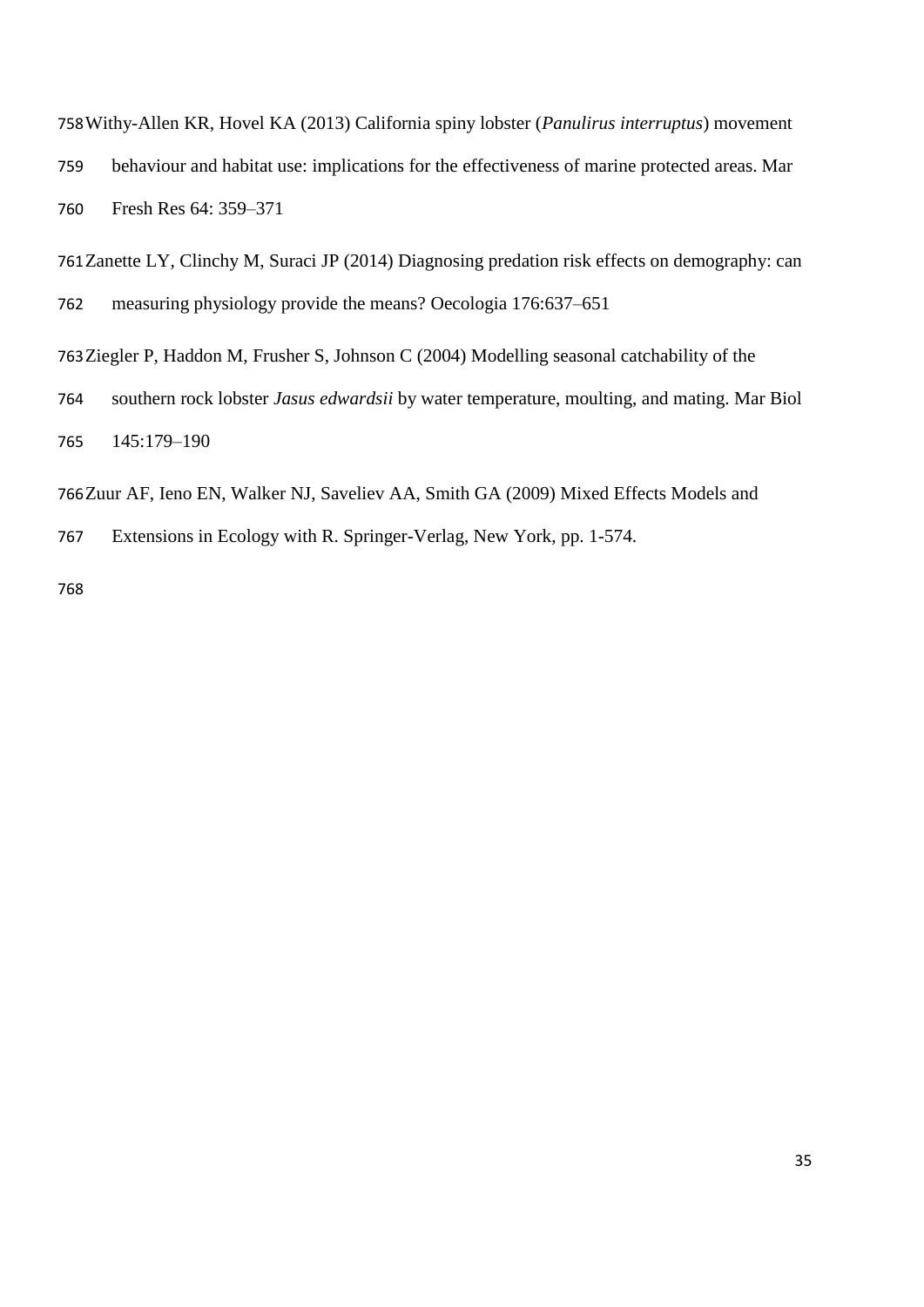

 Fig. 1: Protocol to depict nocturnal predation risk scenarios used in *Jasus edwardsii* adult respirometry. The experimental set up consisted of three units: the conditioning tank (A), the treatment tank or 'bath' (B) and the respirometric chambers (C). The units A and B were connected by an open-flow circulation of sea water (SW) indicated with black arrows. The protocol used to depict the predation risk scenario is as follows: (Step 1) Two lobsters were acclimated for six hours in the unit C with an open-flow circulation. (Step 2) An octopus was held in A for one hour and the open-flow was stopped over this period. (Step 3) The octopus was removed and kairomones was flushed into B.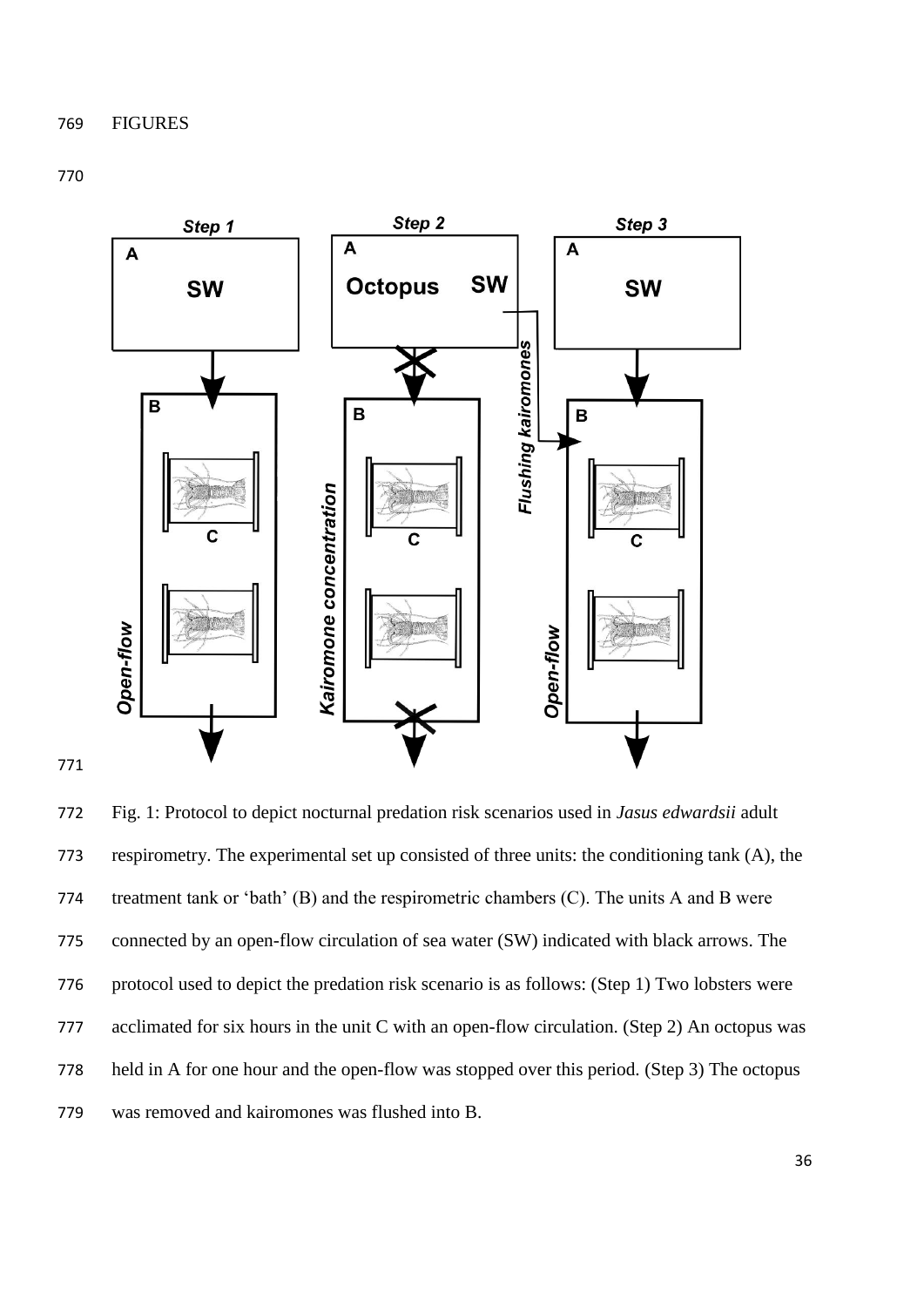

 Fig. 2: Example of a respirometry trial for *Jasus edwardsii* adults (700 g; 17°C) for 48 hours to describe the nocturnal predation risk scenario. Lobsters were acclimated for six hours into the respirometric chambers. Night time is specified by light grey boxes (18:00 and 06:00). 784 Each dot represents one measurement of metabolic rate (mg O2  $h^{-1}g^{-1}$ ) taken every 10 minutes. Routine metabolic rate (RMR) was calculated as hourly mean resulting in six measurements per hour. Nocturnal RMR (RMRn) was examined over two consecutive nights (night 1 and night 2) where one of the two treatments (absence/presence of kairomones) was applied (approximately at midnight). In this example, lobster was exposed to octopus cues the first night and the resulting rates after kairomone exposure (KE) (vertical solid lines) were specified as RMRnrisk. In the second night the same protocol was applied but only including sea water (SW) with the resulting rate used as control and referred as RMRn.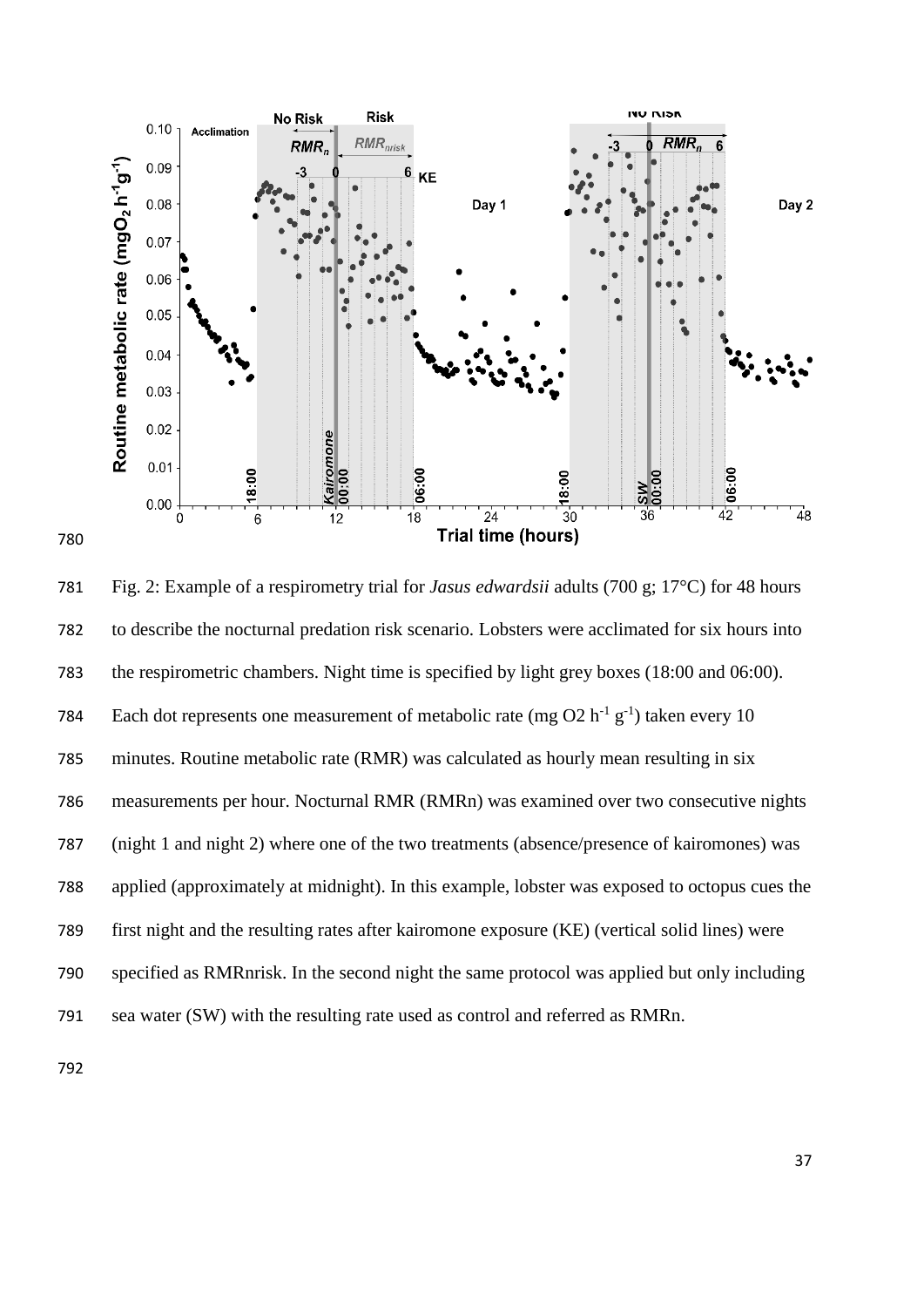

795 Fig. 3: Circadian pattern in mean  $\pm$  (SE) routine metabolic rate (RMR) in adults *Jasus* 796 *edwardsii* ( $n = 16, 514-732$  g, 17 °C). The grey box represents the nocturnal period between 797 18:00 and 06:00. Mean values of RMR during night time (RMRn =  $0.062$  mg O<sub>2</sub> h<sup>-1</sup> g<sup>-1</sup>) and 798 day time (RMRd = 0.040 mg  $O_2$  h<sup>-1</sup> g<sup>-1</sup>) are specified by the upper (solid) and dashed lines 799 respectively. Mean value of standard metabolic rate (SMR =  $0.03 \text{ mg O}_2 \text{ h}^{-1} \text{ g}^{-1}$ ) is specified 800 as a lower solid line.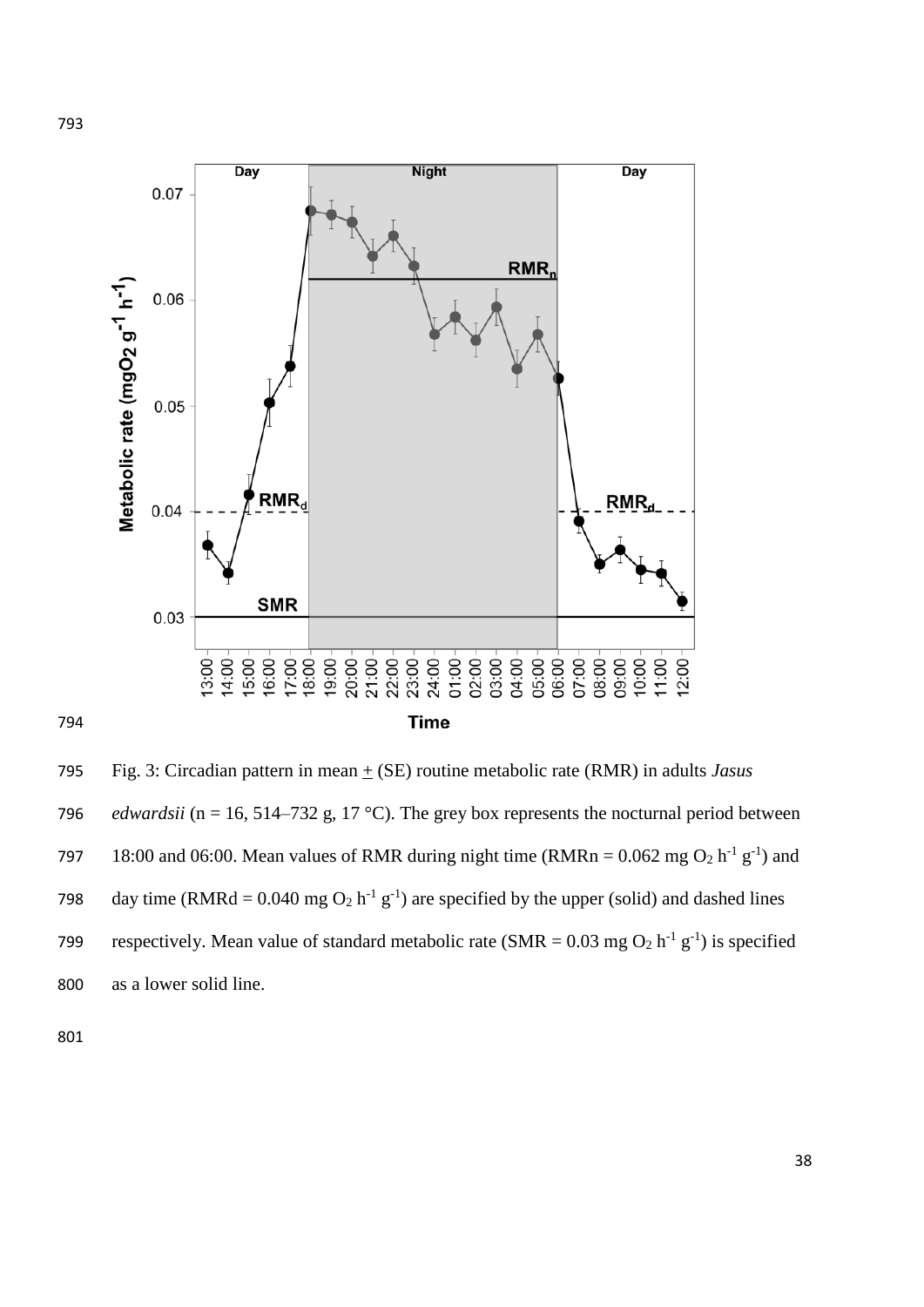

804 Fig. 4: Mean  $\pm$  (SE) Routine metabolic rate of *Jasus edwardsii* adult under nocturnal 805 predation risk scenarios ( $n = 10$ ; 461–769 g). The vertical dashed line specifies the time when kairomones (octopus odour) were added (approximately at midnight), here referred as hours after kairomone exposure (KE).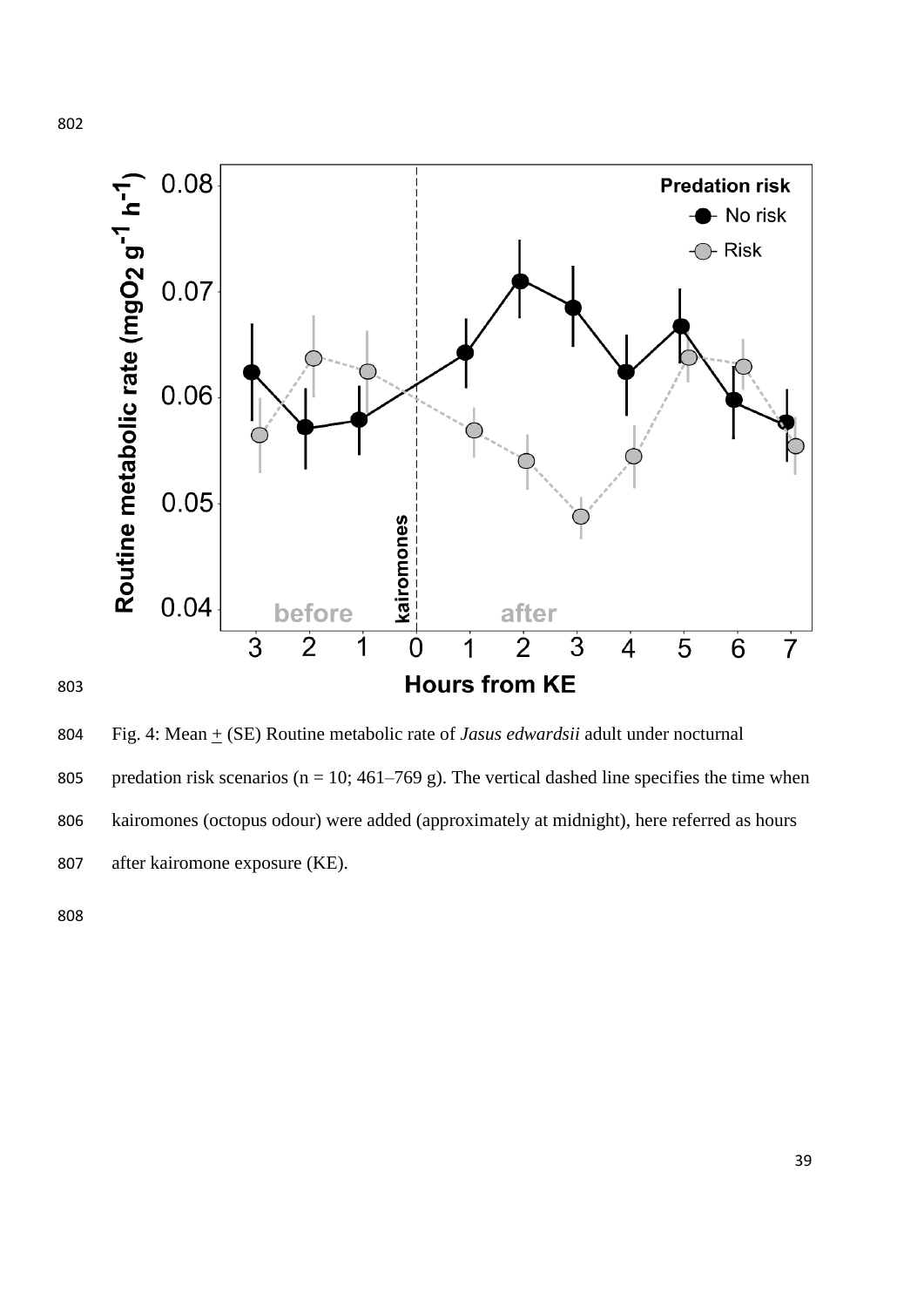

 Fig. 5: Daily energy requirements for lobster activity using routine metabolic rate (RMR) at two levels from circadian pattern (dark grey bars): low activity (diurnal RMR) and high activity (nocturnal RMR) without predation risk (- Risk) which are compared with two anti- predator responses (light grey bars): immobility from the lowering in nocturnal RMR under 814 predation risk (+ Risk) here reported and escaping or tail-flipping from Jensen et al. (2013b). Diurnal and nocturnal RMR were calculated assuming 12 h day – 12 h night period. RMR under risk was calculated as 31.4 % of nocturnal RMR (- risk), assuming to be constant over nocturnal period (12 h). The escaping response, in addition, was calculated using the excess-post exercise oxygen consumption (EPOC) from Jensen et al. (2013b), representing the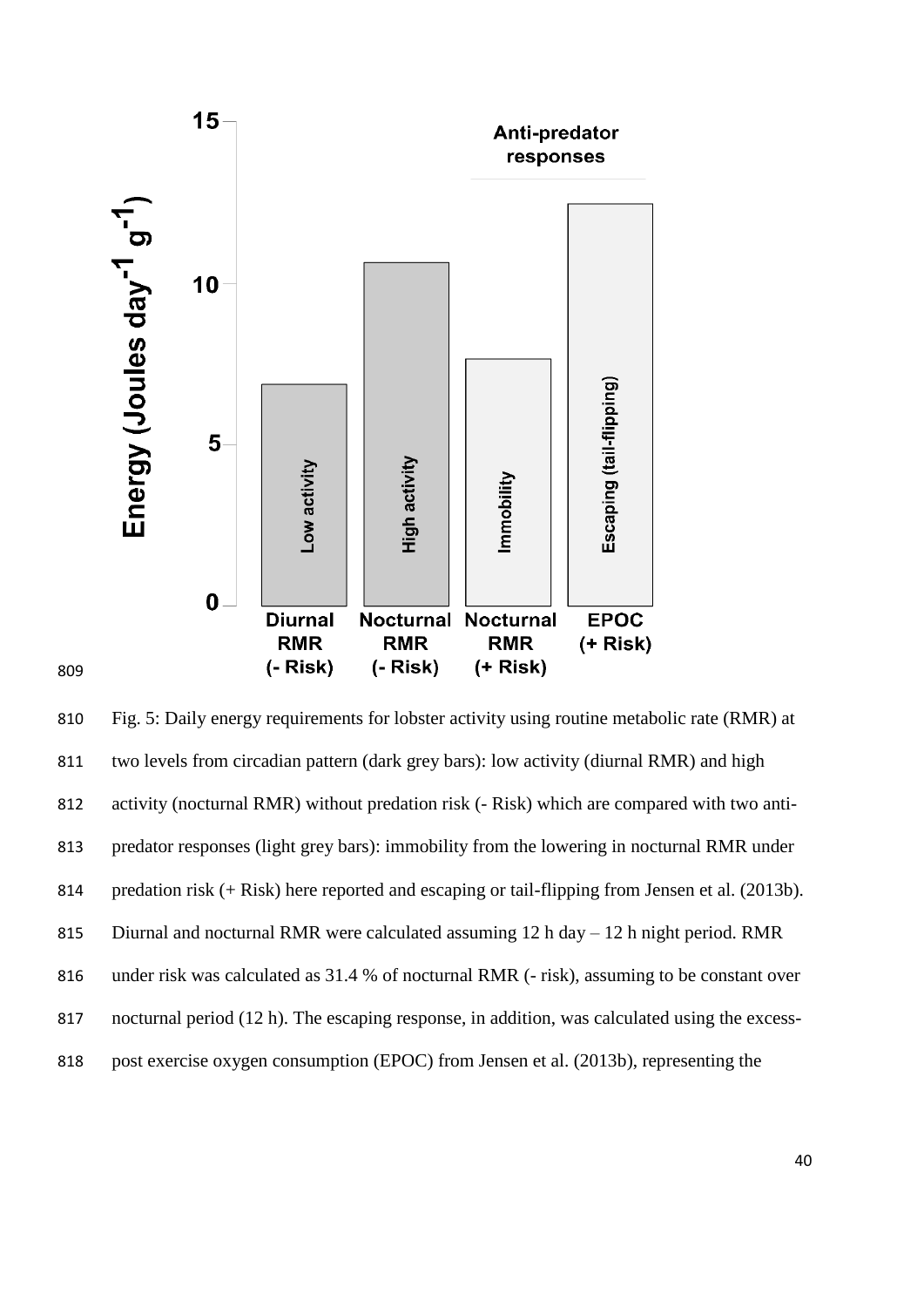- energy required for a single escaping event performing tail-flipping until exhaustion (see
- Jensen et al. 2013b).
- 
- 
- 
-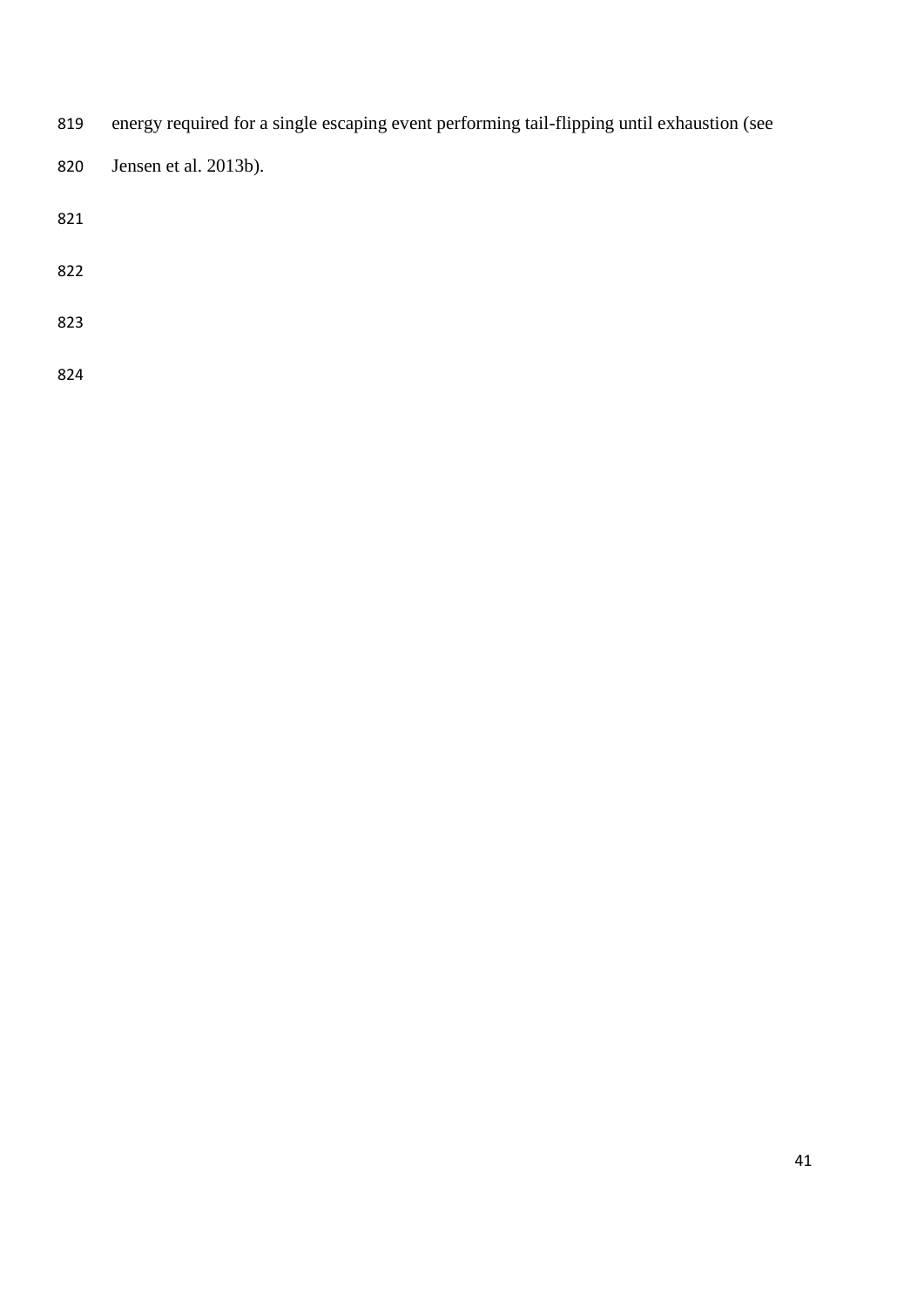# 825 APPENDIX

- 826 Table A1: Behavioural studies using octopus crustacean interactions as predator–prey 827 models, indicating field (F) or laboratory (L) investigations.
- 828

| Prey                    | Cue type    | Prey response | Reference         |
|-------------------------|-------------|---------------|-------------------|
| Shore crab              | Chemical    | Reduction of  | Sakamoto et al.   |
| (Gaetice depressu)      |             | activity      | $2006$ (L)        |
| European spiny lobster  | Visual,     | Avoidance     | Gristina et al.   |
| (Palinurus elephas)     | chemical    |               | 2011(L)           |
|                         | and tactile |               |                   |
|                         |             |               |                   |
| European spiny lobster  | Visual,     | Avoidance     | Buscaino et al.   |
| (Palinurus elephas)     | chemical    |               | 2011(L)           |
|                         | and tactile |               |                   |
|                         |             |               |                   |
| Caribbean spiny lobster | Chemical    | Avoidance     | Berger & Butler   |
| (Panulirus argus)       |             |               | 2001 (F); Horner  |
|                         |             |               | et al. 2006 (L);  |
|                         |             |               | Butler & Lear     |
|                         |             |               | $2009$ (F)        |
| Caribbean spiny lobster | Visual and  | Shelter       | Weiss et al. 2008 |
| (Panulirus argus)       | chemical    | occupancy     |                   |